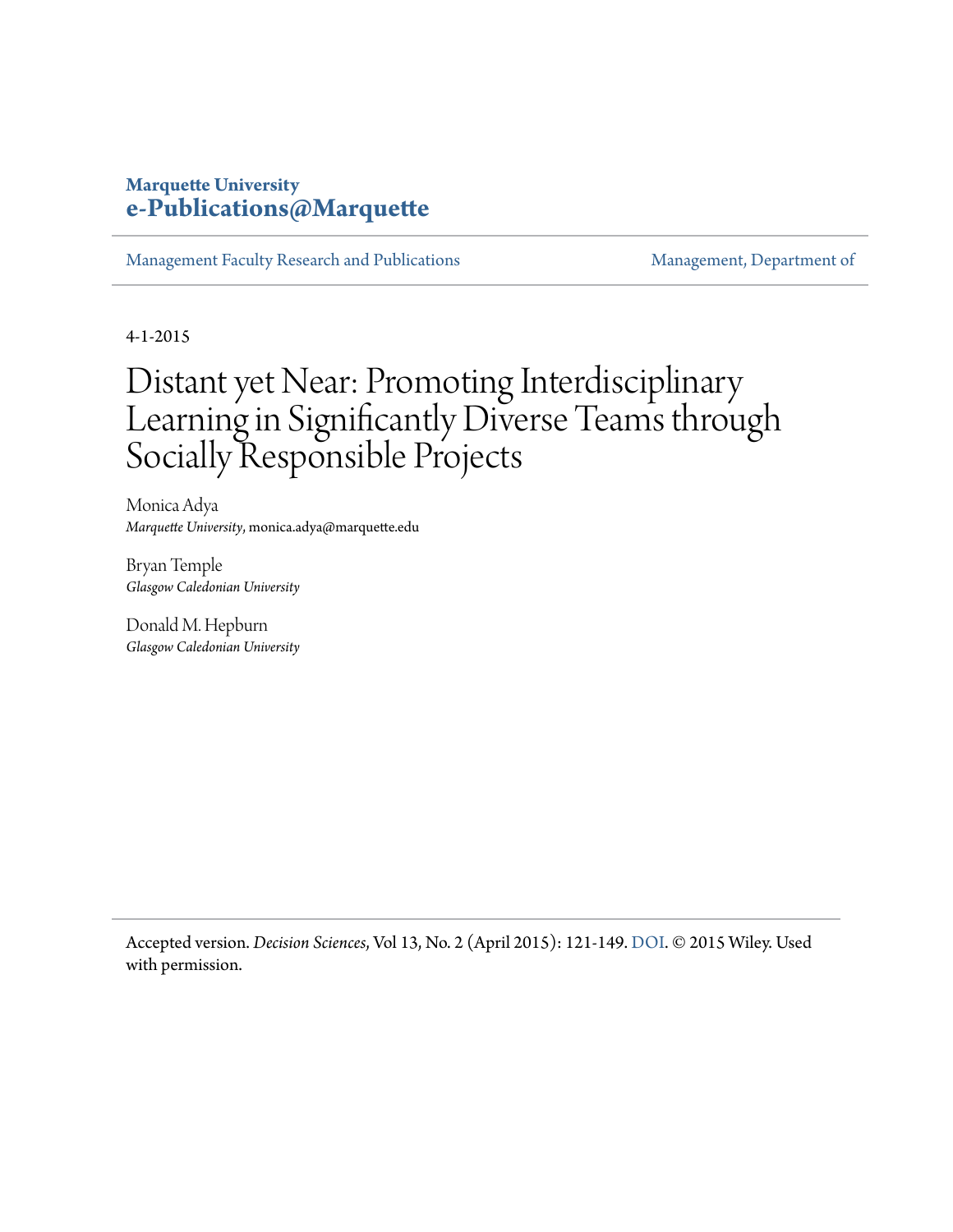# Distant yet Near: Promoting Interdisciplinary Learning in Significantly Diverse Teams through Socially Responsible Projects

## Monica Adya

*Management Department, Marquette University Milwaukee, WI*

## Bryan Temple

*Retired from Glasgow Caledonian University in Scotland* Donald M. Hepburn

*School of Engineering and Built Environment at Glasgow Caledonian University Glasgow, Scotland*

**Abstract:** With global specialization of work units within organizations, interdisciplinary work practices comprised of collaborative efforts between technical and business teams are increasingly common in today's workplace. While higher education has responded by creating opportunities for remote teams to learn from collaborative work, occasions for interaction between remotely situated *significantly diverse teams* such as business and engineering are few. This study describes a pedagogical offering between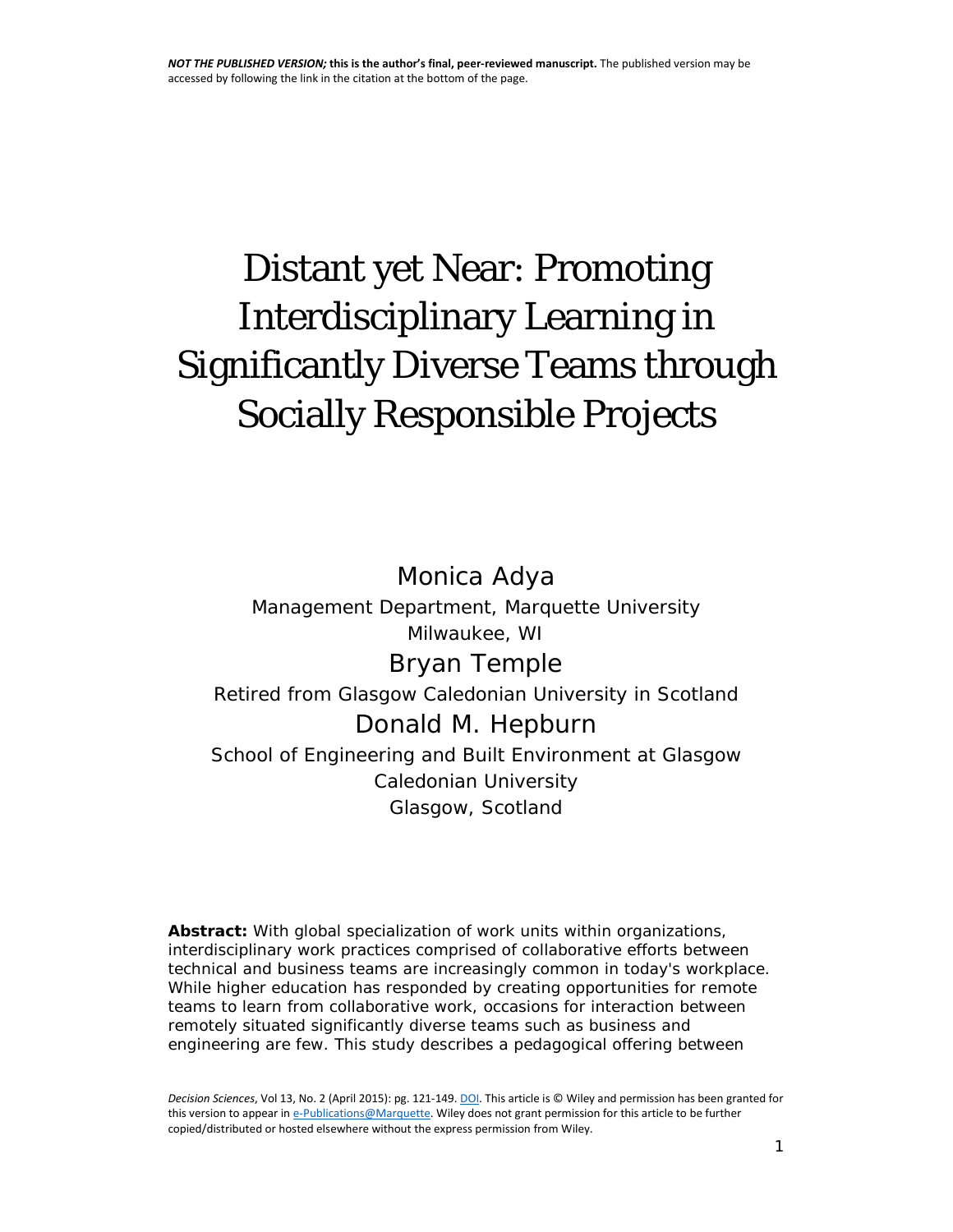U.S.-based business teams and U.K.-based engineering teams that delivers such an experience around mutually dependent, socially responsible projects. Results from student surveys and reflections confirm that the pedagogical design is able to generate perceived interdependence between these diverse teams. Student responses to surveys also suggest that the collaboration is effective in raising student confidence in interdisciplinary and remote team work among students. The study concludes with recommendations for transferability and actualization of interdisciplinary collaboration.

#### **Introduction**

As firms emphasize internal efficiencies through cross-functional collaboration and core competencies, they engender increased expectations that higher education will prepare students to be able to contribute to firms' bottom-line immediately upon employment. Enterprise-wide initiatives are driving greater functional integration and use of multidisciplinary project teams (Barki & Pinsonneault, [2005\)](http://onlinelibrary.wiley.com/doi/10.1111/dsji.12058/full#dsji12058-bib-0003). Furthermore, in choosing to focus on core competencies, organizations are outsourcing functions not considered central to their mission (Arnold, [2000\)](http://onlinelibrary.wiley.com/doi/10.1111/dsji.12058/full#dsji12058-bib-0002). The result is a greater global distribution of work, as evident in offshoring of manufacturing and software development. Remote multidisciplinary teams, therefore, are common and essential in today's workplace. Considering these trends, market forces are placing greater demands on institutions of higher education to create pedagogical opportunities that expose students to collaborative, multidisciplinary work practices.

While numerous examples of classroom-based remote team projects exist (e.g., Adya, Nath, Sridhar, & Malik, [2008;](http://onlinelibrary.wiley.com/doi/10.1111/dsji.12058/full#dsji12058-bib-0001) Long & Carlo, [2013\)](http://onlinelibrary.wiley.com/doi/10.1111/dsji.12058/full#dsji12058-bib-0011), examples of collaborations between remote multidisciplinary teams are few, and there are even fewer between significantly diverse teams, such as those from business and engineering (e.g., Long, Moos, & Bartel-Ridic, [2012;](http://onlinelibrary.wiley.com/doi/10.1111/dsji.12058/full#dsji12058-bib-0012) Temple & Allen, [2000\)](http://onlinelibrary.wiley.com/doi/10.1111/dsji.12058/full#dsji12058-bib-0028). Such teams must not merely foster trust, effective communications, and productive relationships, but understand the synergies and incongruities of each other's disciplines, all via technology mediation. While graduate students often obtain such experiences through professional engagements, these opportunities are limited for undergraduate students, who must typically rely on in-class or internship-/co-opbased experiences.

*Decision Sciences*, Vol 13, No. 2 (April 2015): pg. 121-149[. DOI.](https://doi.org/10.1111/dsji.12058) This article is © Wiley and permission has been granted for this version to appear i[n e-Publications@Marquette.](http://epublications.marquette.edu/) Wiley does not grant permission for this article to be further copied/distributed or hosted elsewhere without the express permission from Wiley.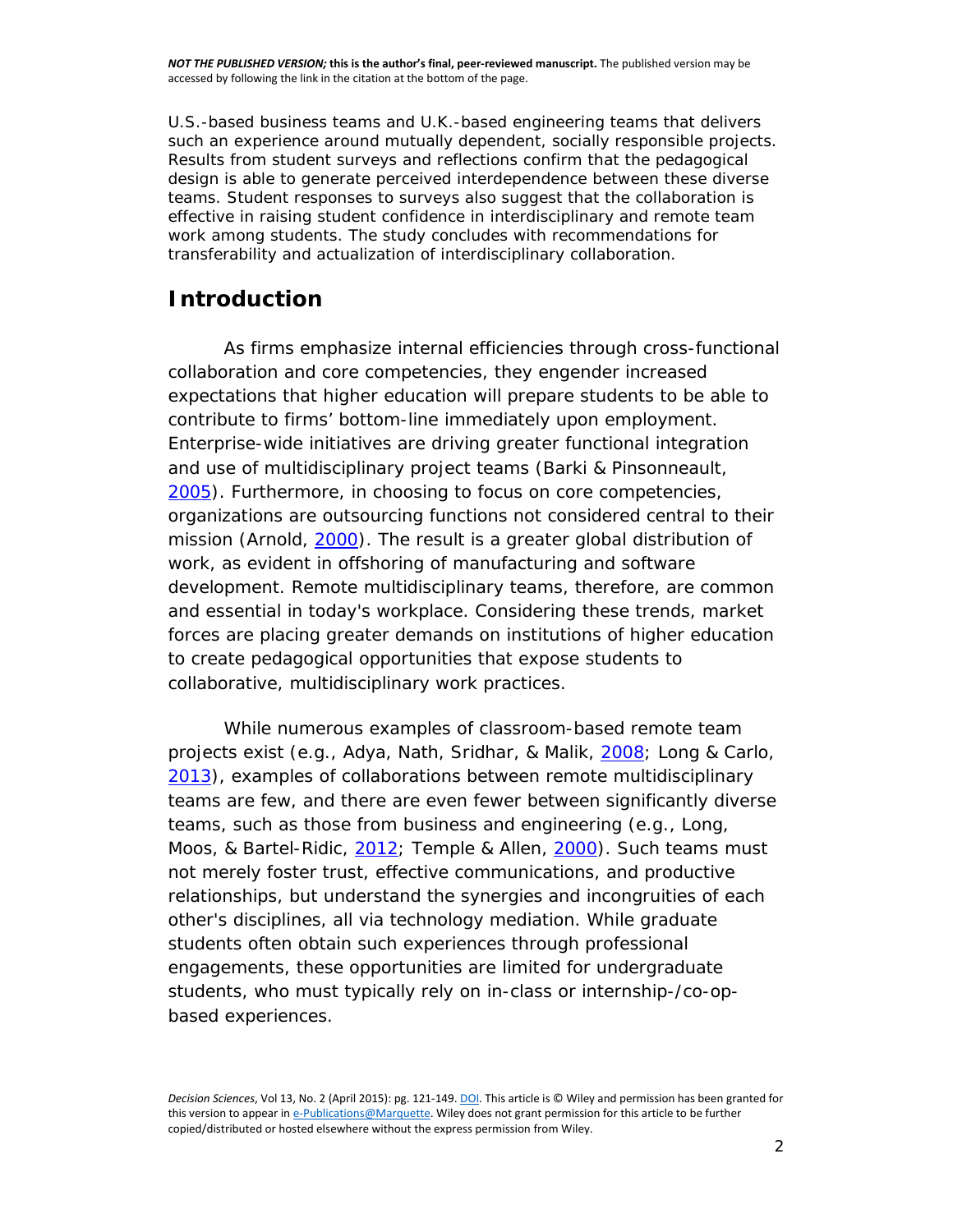This study describes an interdisciplinary pedagogical initiative between U.S.-based business students and U.K.-based engineering students, designed to prepare these undergraduate students for the challenges of current and future work environments. Three aspects of this offering make it unique: the collaboration is between *significantly diverse teams* whose disciplines are very different but mutually synergistic; all work is accomplished through technology mediation as the teams are *remotely situated*; students have a common goal of creating a *socially responsible* product. It is important to differentiate between multidisciplinary and interdisciplinary work. Rosenfield [\(1992\)](http://onlinelibrary.wiley.com/doi/10.1111/dsji.12058/full#dsji12058-bib-0025) defines multidisciplinary teams as those that work *independently* in their own disciplines to solve a common problem, and contrasts them with interdisciplinary teams that work *jointly*, but from their own perspectives, to address this *shared* issue. Interdisciplinary teams experience greater transformation through collaborative engagement than multidisciplinary teams. More significantly, because such teams are codependent for functional knowledge, cross-disciplinary cooperation can motivate teams toward common goals and project outcomes (Pinto, Pinto, & Prescott, [1993\)](http://onlinelibrary.wiley.com/doi/10.1111/dsji.12058/full#dsji12058-bib-0021). As such, the U.S.-U.K. offering described here is interdisciplinary rather than multidisciplinary.

In subsequent sections, we review existing pedagogical literature, highlighting the innovativeness of U.S.-U.K. collaboration. This is followed by a description of the offering and its related outcomes as measured through student surveys and reflective essays. The concluding section provides guidelines and recommendations for transferability to other domains.

#### **Review Of Relevant Literature**

Higher education often provides decidedly specialized contexts for learning (Wojahn, Dyke, Riley, Hensel, & Brown [2001\)](http://onlinelibrary.wiley.com/doi/10.1111/dsji.12058/full#dsji12058-bib-0031). While such contextualized delivery is efficacious considering pragmatic constraints of the teaching environment, it often results in compartmentalized knowledge and inefficiencies (Housely, [2003\)](http://onlinelibrary.wiley.com/doi/10.1111/dsji.12058/full#dsji12058-bib-0008). Interdisciplinary and collaborative learning opportunities are an attempt to overcome such fragmented thinking (Klein, [1995\)](http://onlinelibrary.wiley.com/doi/10.1111/dsji.12058/full#dsji12058-bib-0010) and "develop holistic modes of inquiry, decision making, and practice" (Housely, [2003,](http://onlinelibrary.wiley.com/doi/10.1111/dsji.12058/full#dsji12058-bib-0008) p. 1). Our

*Decision Sciences*, Vol 13, No. 2 (April 2015): pg. 121-149[. DOI.](https://doi.org/10.1111/dsji.12058) This article is © Wiley and permission has been granted for this version to appear i[n e-Publications@Marquette.](http://epublications.marquette.edu/) Wiley does not grant permission for this article to be further copied/distributed or hosted elsewhere without the express permission from Wiley.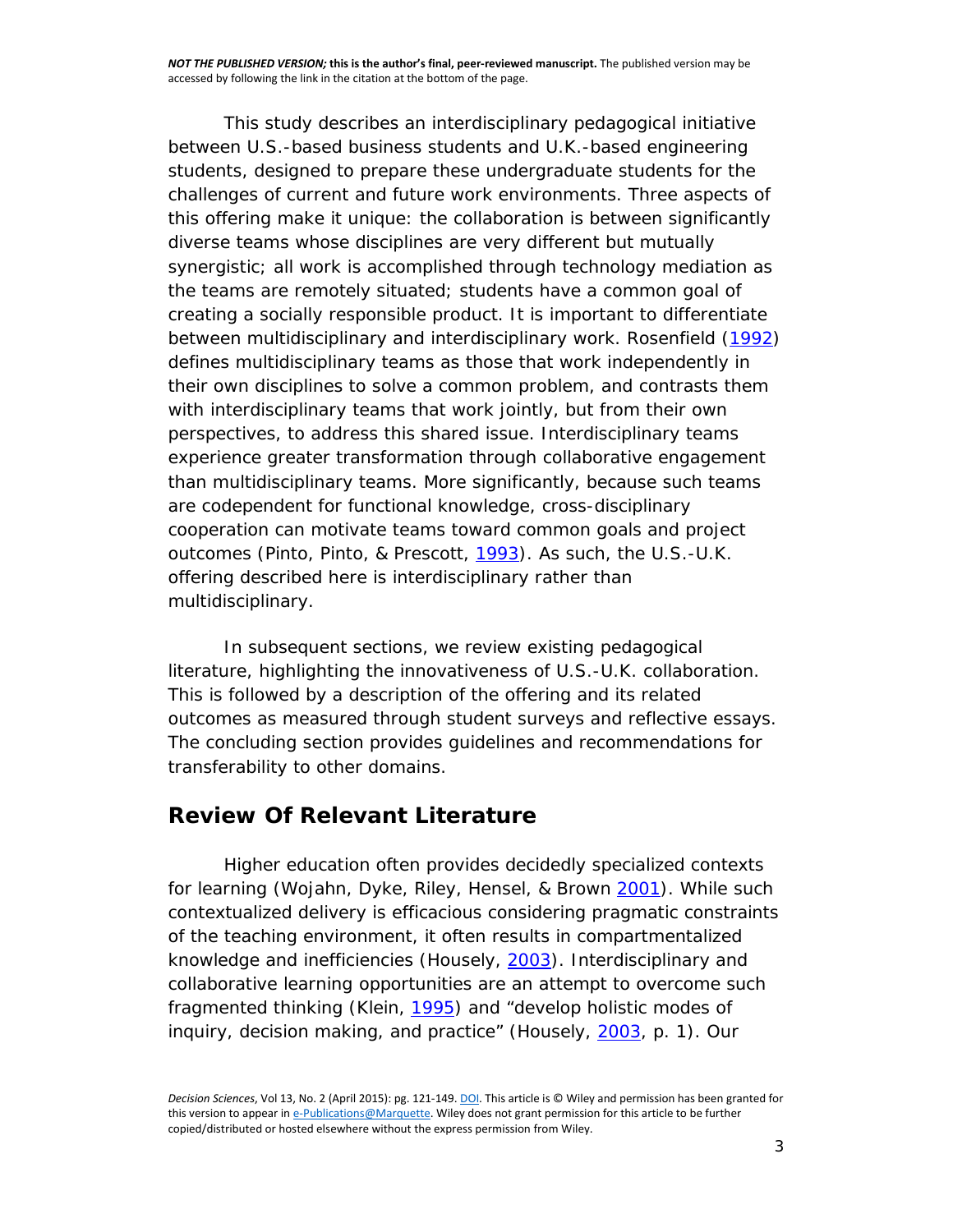interest in globally focused, interdisciplinary pedagogy led to an examination of two aspects of existing literature—(i) the disciplinary composition of collaborating teams, and (ii) the context of team work as defined by the nature of joint work, technologies, and other project characteristics. The literature, summarized in Table  $1$ , is by no means exhaustive, but reflects the current state of pedagogy in this domain.

**Table 1.** Summary of key pedagogical implementations in multidisciplinary remote teams

| <b>Study</b>                 | <b>Disciplines</b><br><b>Engaged</b>                                                           | Remote<br>Teams?                             | Nature of<br>Engagement                                                                                |
|------------------------------|------------------------------------------------------------------------------------------------|----------------------------------------------|--------------------------------------------------------------------------------------------------------|
| 1. Adya et al.<br>(2008)     | Project management<br>and systems analysis<br>and design teams,<br>both in business<br>schools | Yes-United<br>States, India,<br>respectively | System design<br>projects defined by<br>collaborating<br>faculty                                       |
| 2. Chau (2007)               | Subspecialties of<br>engineering                                                               | <b>No</b>                                    | Faculty designed<br>sustainability<br>projects                                                         |
| 3. Dyke and<br>Wojahn (2000) | Technical<br>communication and<br>engineering                                                  | No                                           | Client-based<br>projects                                                                               |
| 4. Ford et al.<br>(2004)     | <b>Business and</b><br>engineering                                                             | <b>No</b>                                    | Design a novel<br>product and related<br>marketing plan and<br>documentation                           |
| 5. Long and Carlo<br>(2013)  | Supply chain,<br>facilities design,<br>production                                              | Yes-Puerto<br>Rico                           | Design of<br>manufacturing<br>facility                                                                 |
| 6. Long et al.<br>(2012)     | Supply chain in<br>engineering and<br>business                                                 | Yes-France,                                  | Compare U.S. and<br>United States French supply chain<br>orgs                                          |
| 7. Malecki (2009)            | <b>Business and</b><br>engineering                                                             | <b>No</b>                                    | Industrially defined<br>collaborative<br>projects                                                      |
| 8. Metros (2005)             | Visual design and<br>education students                                                        | No                                           | Design, deliver<br>learning objects for<br>school students,<br>particularly those<br>with disabilities |
| 9. Miller and Olds<br>(1994) | Eight engineering<br>subspecialties                                                            | <b>No</b>                                    | Industrial- and<br>government-driven<br>projects                                                       |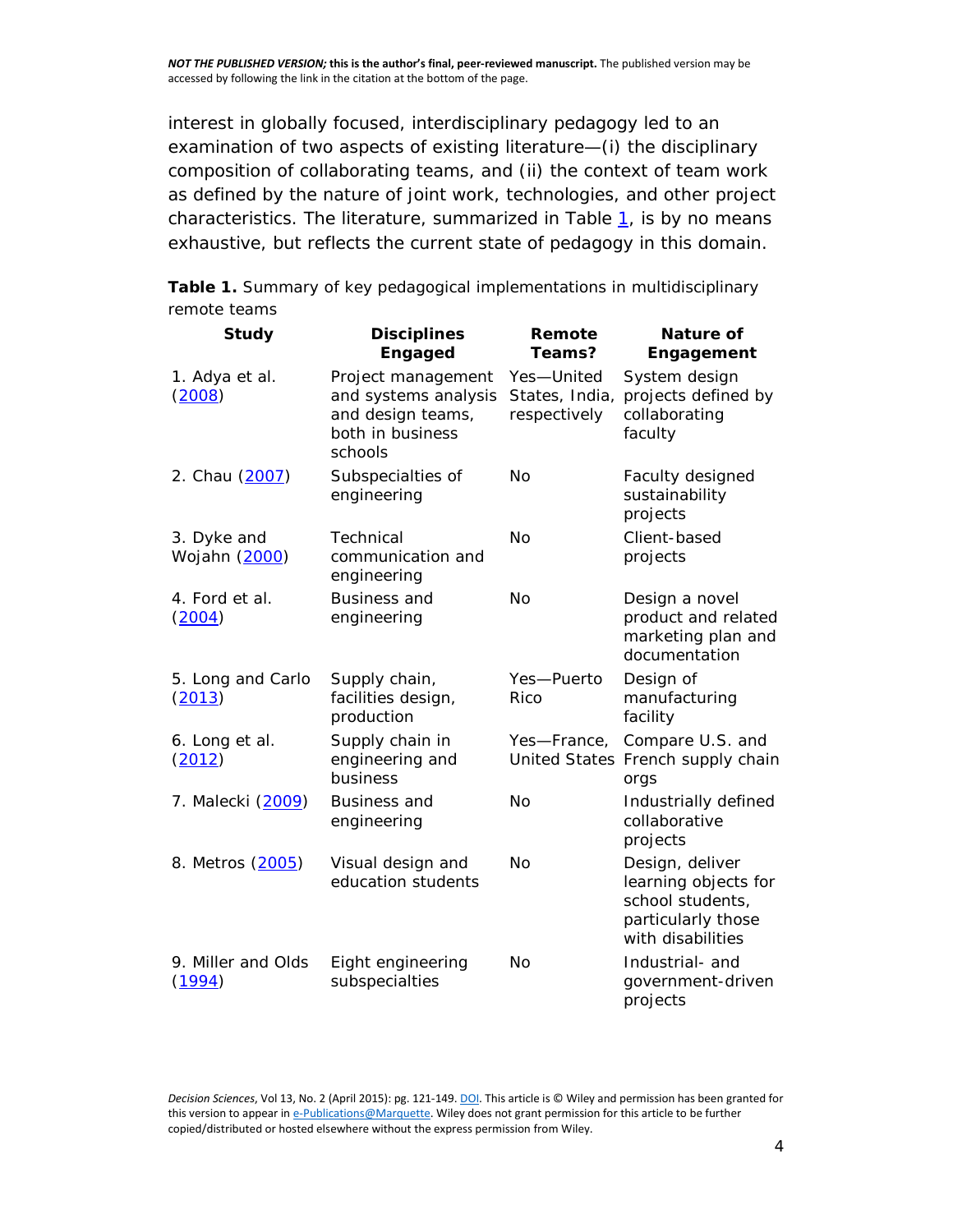| <b>Study</b>                                                                 | <b>Disciplines</b><br><b>Engaged</b>                                                      | Remote<br>Teams?                 | Nature of<br>Engagement                                                |
|------------------------------------------------------------------------------|-------------------------------------------------------------------------------------------|----------------------------------|------------------------------------------------------------------------|
| 10. Newell,<br>Marchese,<br>Ramachandran,<br>Sukumaran, and<br>Harvey (1999) | Engineering and<br>communications                                                         | No                               | Faculty-designed<br>open-ended<br>projects                             |
| 11. O'Brien et al.<br>(2003)                                                 | Civil engineering and<br>construction teams                                               | Yes-United<br>States only        | Facility design<br>project defined by<br>faculty                       |
| 12. Olson-<br>Buchanan et al.<br>(2007)                                      | Only management<br>principles                                                             | No                               | Unclear                                                                |
| 13. Okudan and<br>Zappe (2006)                                               | Manufacturing<br>management and<br>those in engineering<br>entrepreneurship<br>(graduate) | No                               | Two faculty-defined<br>design projects                                 |
| 14. Ropers-<br>Huilman et al.<br>(2005)                                      | Biomedical<br>engineering students                                                        | No                               | Service learning<br>projects                                           |
| 15. Rosca (2005)                                                             | <b>Business and</b><br>engineering                                                        | No                               | Software<br>development for HR<br>firm                                 |
| 16. Rusu et al.<br>(2009)                                                    | Software engineering                                                                      | $Yes-U.S. -$<br>based            | Government-driven<br>design project                                    |
| 17. Ryssen an<br>Goddar (2000)                                               | International<br>marketing                                                                | Yes-United<br>States,<br>Belgium | Write a term paper<br>analyzing markets<br>for a particular<br>product |
| 18. Temple and<br>Allan (2000)                                               | <b>Business and</b><br>engineering teams                                                  | Yes-Europe                       | System design<br>projects defined by<br>faculty                        |
| 19. Wellington,<br>Thomas, Powel,<br>and Clarke (2002)                       | Engineering,<br>marketing,<br>accounting, and<br>industrial design                        | No                               | Industrial-driven<br>projects                                          |
| 20. Winn and<br>Heeter, (2006)                                               | Product design and<br>education                                                           | No                               | Design game<br>concepts for<br>students from 7th<br>to 9th grades      |
| 21. Wojahn et al.<br>(2001)                                                  | Technical<br>communications and<br>engineering                                            | No                               | Industrial- and<br>government-driven<br>projects                       |
| 22. Zavbi and<br>Tavcar (2005)                                               | Engineering<br>subspecialties                                                             | $Yes-$<br>Slovenia,              | Faculty-defined<br>product                                             |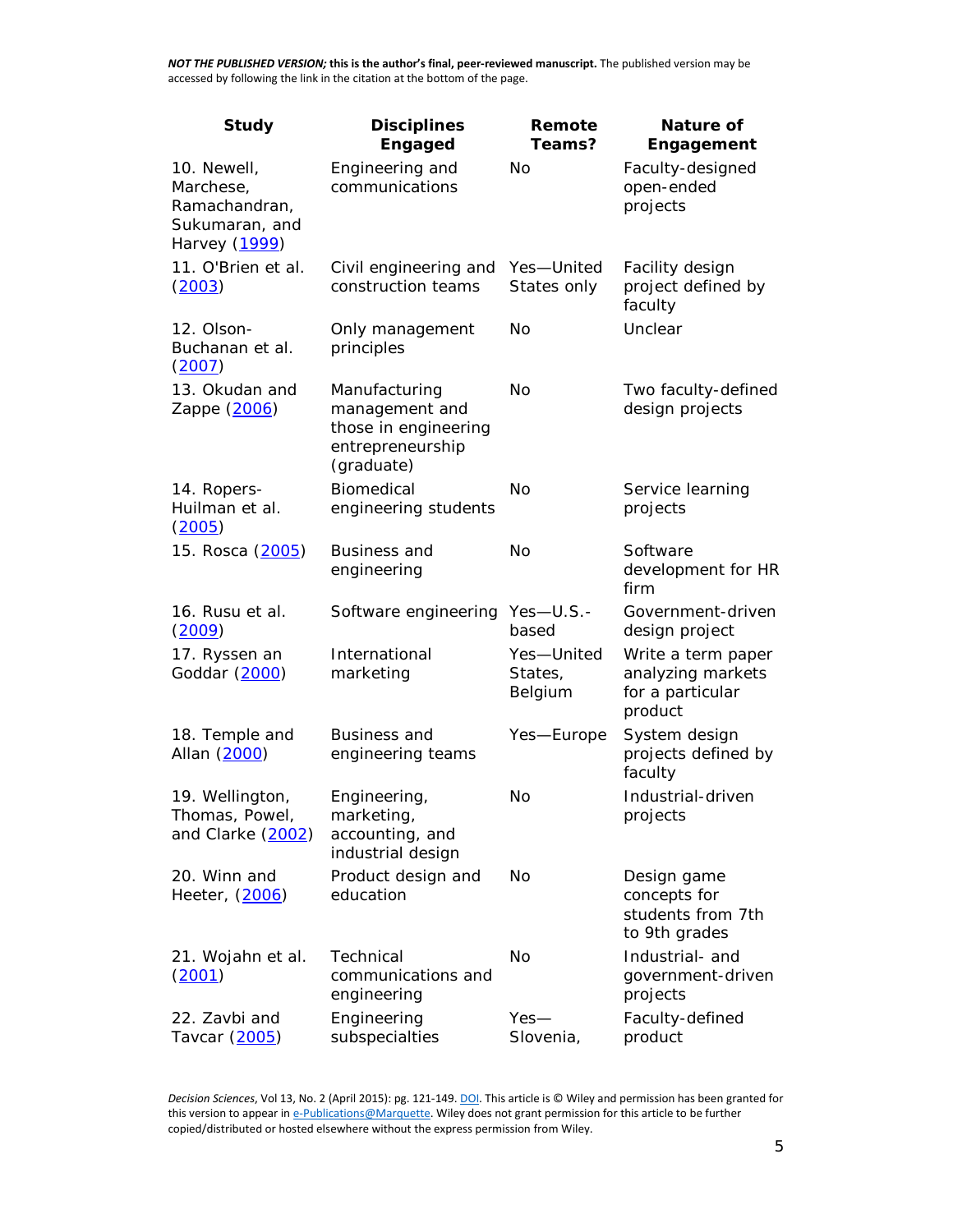| Study | <b>Disciplines</b> | Remote                       | Nature of               |
|-------|--------------------|------------------------------|-------------------------|
|       | Engaged            | Teams?                       | Engagement              |
|       |                    | Swiss,<br><b>Netherlands</b> | development<br>projects |

*The Disciplinary Composition of Collaborating Teams*

The past decade has seen a steady shift toward multidisciplinary pedagogy that ranges from collaboration between subspecialties of a field, for example, branches of engineering, to significantly diverse teams such as those from the social sciences and engineering. The most common instances have been in the former category, such as Ropers-Huilman, Carwile, and Lima [\(2005\)](http://onlinelibrary.wiley.com/doi/10.1111/dsji.12058/full#dsji12058-bib-0023), who used a service learning project with students from two subspecialties of biomedical engineering to impart collaborative problem solving. Similarly, combinations of civil engineering and construction students (O'Brien, Soibelman, & Elvin, [2003\)](http://onlinelibrary.wiley.com/doi/10.1111/dsji.12058/full#dsji12058-bib-0018), and product designers, pedagogy experts, and content experts (Winn & Heeter, [2006\)](http://onlinelibrary.wiley.com/doi/10.1111/dsji.12058/full#dsji12058-bib-0030) also fall within this category. Adya et al. [\(2008\)](http://onlinelibrary.wiley.com/doi/10.1111/dsji.12058/full#dsji12058-bib-0001), Olson-Buchanan, Rechner, Sanchez, and Schmidtke [\(2007\)](http://onlinelibrary.wiley.com/doi/10.1111/dsji.12058/full#dsji12058-bib-0020), and Ryssen and Godal [\(2000\)](http://onlinelibrary.wiley.com/doi/10.1111/dsji.12058/full#dsji12058-bib-0027) paired business students with differing skill sets. Adya et al. [\(2008\)](http://onlinelibrary.wiley.com/doi/10.1111/dsji.12058/full#dsji12058-bib-0001), for example, facilitated collaboration between U.S.-based project management (PM) teams and systems development teams in India. Collaboration between subspecialties are easier to set up as common learning goals can be comfortably established, and collaborating partners are easier to locate due to discipline-based proximity.

Among significantly diverse teams, Ford, Goodrich, and Weissbach [\(2004\)](http://onlinelibrary.wiley.com/doi/10.1111/dsji.12058/full#dsji12058-bib-0007) and Okudan and Zappe [\(2006\)](http://onlinelibrary.wiley.com/doi/10.1111/dsji.12058/full#dsji12058-bib-0019) paired colocated business and engineering teams to create designs and develop marketing plans for products, while Maleki [\(2009\)](http://onlinelibrary.wiley.com/doi/10.1111/dsji.12058/full#dsji12058-bib-0013) had similar teams work on projects from external clients. Long and Carlo [\(2013\)](http://onlinelibrary.wiley.com/doi/10.1111/dsji.12058/full#dsji12058-bib-0011) enabled collaboration between supply chain, production planning, and facility layout and design teams at multiple locations. In another interesting implementation, Long et al. [\(2012\)](http://onlinelibrary.wiley.com/doi/10.1111/dsji.12058/full#dsji12058-bib-0012) developed a three-way collaboration between supply chain students in engineering and business schools in the United States and France. Although some studies reported higher team conflicts due to interdisciplinary factors (e.g., Winn & Heeter, [2006\)](http://onlinelibrary.wiley.com/doi/10.1111/dsji.12058/full#dsji12058-bib-0030), many studies involving significantly

*Decision Sciences*, Vol 13, No. 2 (April 2015): pg. 121-149[. DOI.](https://doi.org/10.1111/dsji.12058) This article is © Wiley and permission has been granted for this version to appear i[n e-Publications@Marquette.](http://epublications.marquette.edu/) Wiley does not grant permission for this article to be further copied/distributed or hosted elsewhere without the express permission from Wiley.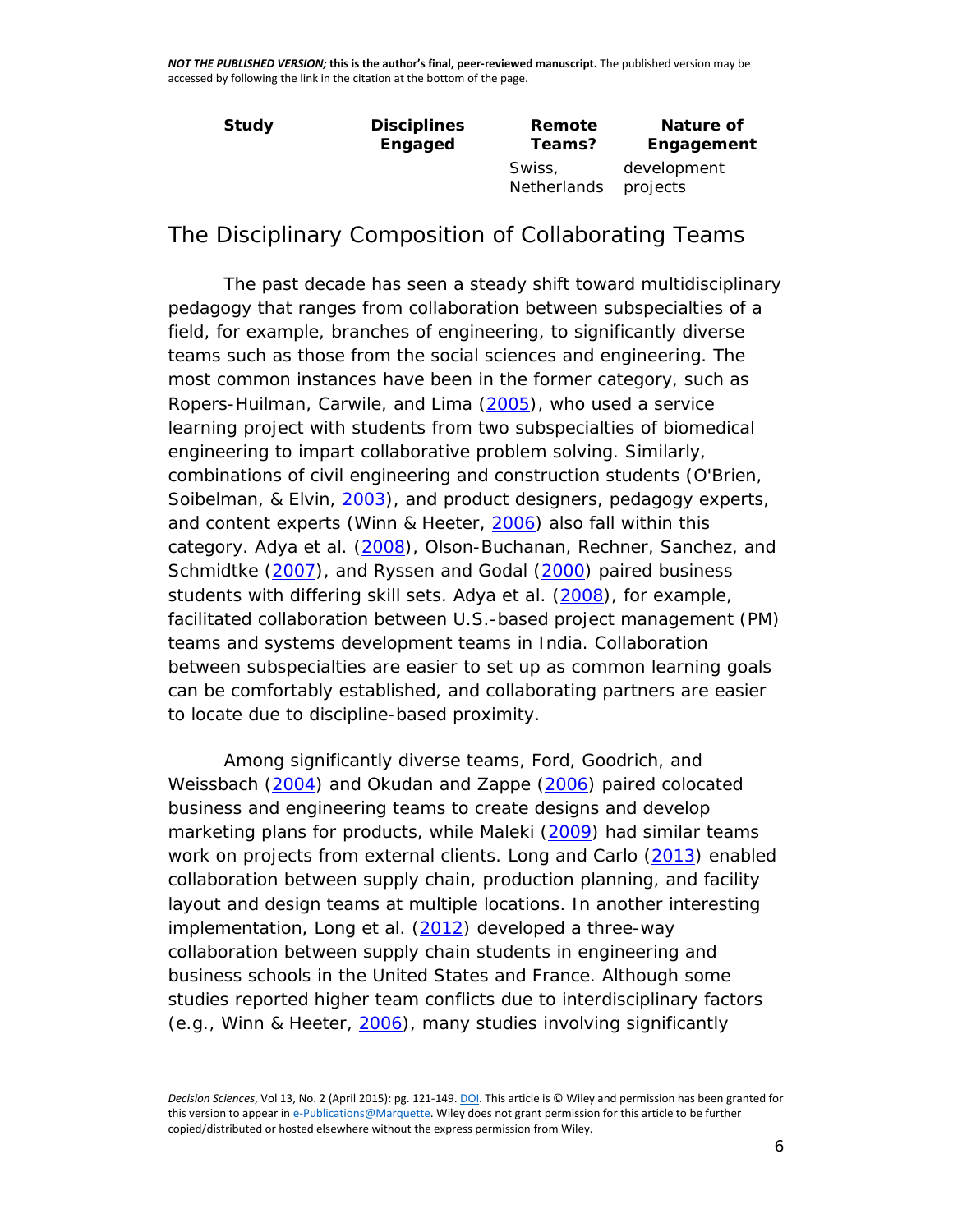diverse teams found that teams experienced mutual (O'Brien et al., [2003\)](http://onlinelibrary.wiley.com/doi/10.1111/dsji.12058/full#dsji12058-bib-0018) and transformative (Metros, [2005\)](http://onlinelibrary.wiley.com/doi/10.1111/dsji.12058/full#dsji12058-bib-0014) learning.

#### *The Context of Team Work: Remoteness and Project Focus*

Virtual teams have been researched extensively (e.g., Powell, Piccoli, & Ives, [2004\)](http://onlinelibrary.wiley.com/doi/10.1111/dsji.12058/full#dsji12058-bib-0022). Few studies, however, have examined virtual teams pedagogically, and when they have, the nature of team engagement has not always been truly remote or interdisciplinary. To illustrate, Olson-Buchanan et al. [\(2007\)](http://onlinelibrary.wiley.com/doi/10.1111/dsji.12058/full#dsji12058-bib-0020) used colocated "virtual" teams, situated on the same campus, that were not allowed to meet face-to-face during the project. Adya et al. [\(2008\)](http://onlinelibrary.wiley.com/doi/10.1111/dsji.12058/full#dsji12058-bib-0001), Rusu, Rusu, Docimo, Santiago, and Paglione [\(2009\)](http://onlinelibrary.wiley.com/doi/10.1111/dsji.12058/full#dsji12058-bib-0026), Ryssen and Godal [\(2000\)](http://onlinelibrary.wiley.com/doi/10.1111/dsji.12058/full#dsji12058-bib-0027), and Zavbi and Tavcar [\(2005\)](http://onlinelibrary.wiley.com/doi/10.1111/dsji.12058/full#dsji12058-bib-0032), in contrast, implemented international team projects, though not all of these were interdisciplinary or exposed students to face-to-face communications such as video conferencing (VC). In Adya et al. [\(2008\)](http://onlinelibrary.wiley.com/doi/10.1111/dsji.12058/full#dsji12058-bib-0001), for instance, remote teams used asynchronous collaborative communications that stymied team accountability.

The nature of collaborative project work varied extensively across the studies reviewed. In most, teams collaborated on facultydefined projects, such as designing a centralized manufacturing facility (e.g., Long & Carlo, [2013\)](http://onlinelibrary.wiley.com/doi/10.1111/dsji.12058/full#dsji12058-bib-0011), writing a term paper analyzing markets for a defined product (e.g., Ford et al. 2004), and systems design projects pared down to fit class scope (e.g., Adya et al., [2008\)](http://onlinelibrary.wiley.com/doi/10.1111/dsji.12058/full#dsji12058-bib-0001). Faculty control on project scope is useful for managing the learning environment, already complicated by multidisciplinary team dynamics. However, the project parameters are often limited and not reflective of real-world complexities. Some educators have relied on projects from external partners to provide a richer learning experience. Maleki [\(2009\)](http://onlinelibrary.wiley.com/doi/10.1111/dsji.12058/full#dsji12058-bib-0013) and Rosca [\(2005\)](http://onlinelibrary.wiley.com/doi/10.1111/dsji.12058/full#dsji12058-bib-0024), for instance, used industrial projects, while Miller and Olds [\(1994\)](http://onlinelibrary.wiley.com/doi/10.1111/dsji.12058/full#dsji12058-bib-0015) relied on government projects for engineering teams. In general, the experiential nature of these offerings seems to be more crucial to learning than the nuances of the project.

Socially responsible projects are effective in creating awareness in students about their role as global citizens. Such projects are also

*Decision Sciences*, Vol 13, No. 2 (April 2015): pg. 121-149[. DOI.](https://doi.org/10.1111/dsji.12058) This article is © Wiley and permission has been granted for this version to appear i[n e-Publications@Marquette.](http://epublications.marquette.edu/) Wiley does not grant permission for this article to be further copied/distributed or hosted elsewhere without the express permission from Wiley.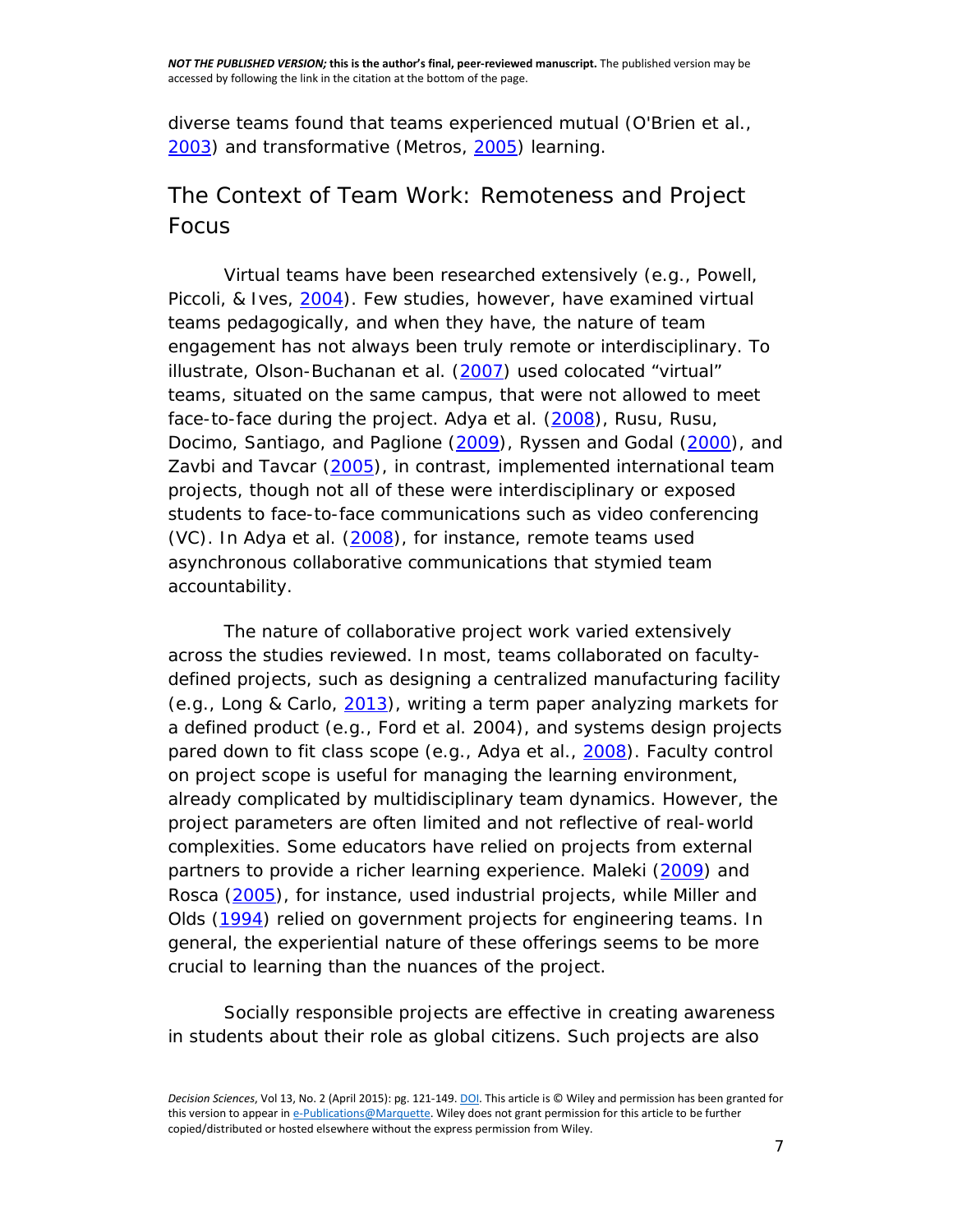more engaging than traditional academic activities as they present real-world constraints but with a scope that is achievable within the bounds of a semester. In our examination of the literature, we found a relatively small number of collaborative projects centered on social responsibility. For instance, Chau [\(2007\)](http://onlinelibrary.wiley.com/doi/10.1111/dsji.12058/full#dsji12058-bib-0004) used faculty-designed projects on sustainability, Ropers-Huilman et al. [\(2005\)](http://onlinelibrary.wiley.com/doi/10.1111/dsji.12058/full#dsji12058-bib-0023) used service learning projects, and Metros [\(2005\)](http://onlinelibrary.wiley.com/doi/10.1111/dsji.12058/full#dsji12058-bib-0014) developed learning objects for school students, particularly those with disabilities. As Table [1](http://onlinelibrary.wiley.com/doi/10.1111/dsji.12058/full#dsji12058-tbl-0001) suggests, no study reviewed all three elements of remote, significantly diverse teams working on socially responsible projects. Figure [1](http://onlinelibrary.wiley.com/doi/10.1111/dsji.12058/full#dsji12058-fig-0001) positions the U.S.-U.K. collaboration within the context of studies reviewed herein.



Numbers in the figure map to reference numbers in Table 1 **Figure 1.** U.S.-U.K. offering at the core of global, socially responsible, and multidisciplinary pedagogy.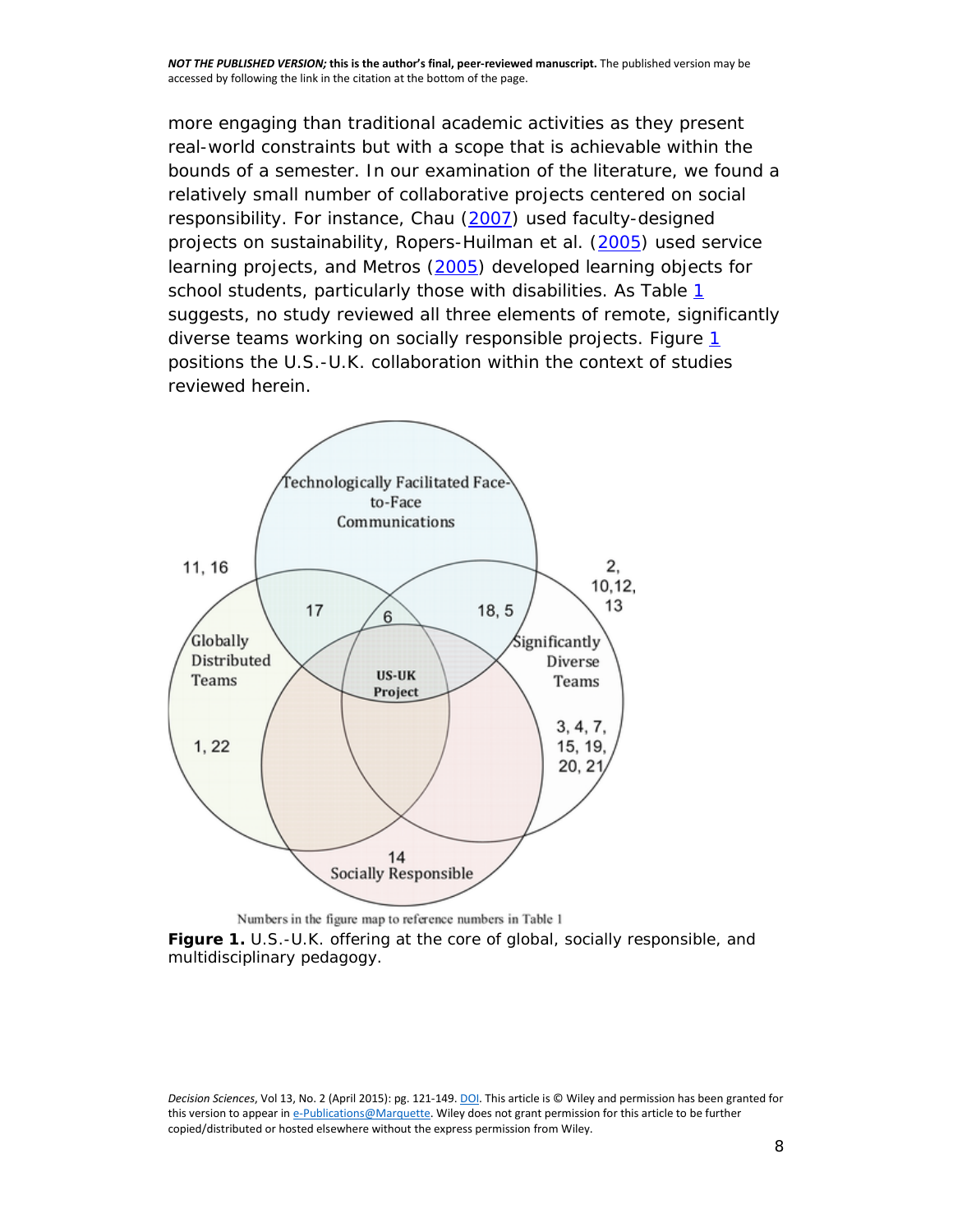## **Implementation Of The U.S.-U.K. Offering**

In 2008, U.S.-business teams and U.K.-engineering teams began collaborating twice a year during Fall and Spring semesters. In 2012, the offering changed to once a year due to changes at one of the institutions. A total of 71 product designers and 419 engineers in the United Kingdom, and 271 business students in the United States, comprising 63 interdisciplinary teams, have since engaged in this joint offering. U.S. teams are typically comprised of two to four members while U.K. teams have four to six. As presented later, the engagement has been nontrivial as Fall term projects run mid-September to early December and Spring term projects run mid-January to early April.

#### *Nature of the Underlying Projects: Social Responsibility*

In alignment with the authors' institutional missions of servicebased learning, U.S.-U.K. teams engaged in socially responsible projects in both terms. In the Fall term, participants jointly developed a fully costed, viable design for a recreational product or activity for children with disabilities, or *differently abled* children. Spring term projects involved "green" products that result in energy efficiency, utilize renewable energy sources, or teach sustainable energy concepts to middle-school children. Table  $2$  summarizes the two offerings.

| <b>Details</b>                  | <b>Fall Offering</b>                                                                                                                                                                                      | <b>Spring Offering</b>                                                                                                                      |
|---------------------------------|-----------------------------------------------------------------------------------------------------------------------------------------------------------------------------------------------------------|---------------------------------------------------------------------------------------------------------------------------------------------|
| Duration                        | Mid-September to early<br>December                                                                                                                                                                        | Mid-January to early April                                                                                                                  |
| Goal                            | Inclusive activity for children<br>with different abilities                                                                                                                                               | Renewable or "green"<br>energy products                                                                                                     |
| Product/project<br>requirements | (a) Inclusive design for children<br>with different abilities, (b)<br>intellectually stimulating<br>children with different abilities,<br>(c) non-computer-based<br>activity, and (d) market<br>viability | (a) Easy assembly by<br>target audience, (b) easy<br>to understand user<br>manual, (c) attractive<br>packaging, and (d) market<br>viability |
| Examples of<br>projects         | Connect-4 style game with eye<br>tracker to control movements                                                                                                                                             | Solar power-heated tents                                                                                                                    |
|                                 | Remote controlled car operable<br>by eye tracking device                                                                                                                                                  | Rechargeable batteries<br>charged by bicycle motion                                                                                         |

#### **Table 2.** Overview of U.S.-U.K. Fall and Spring projects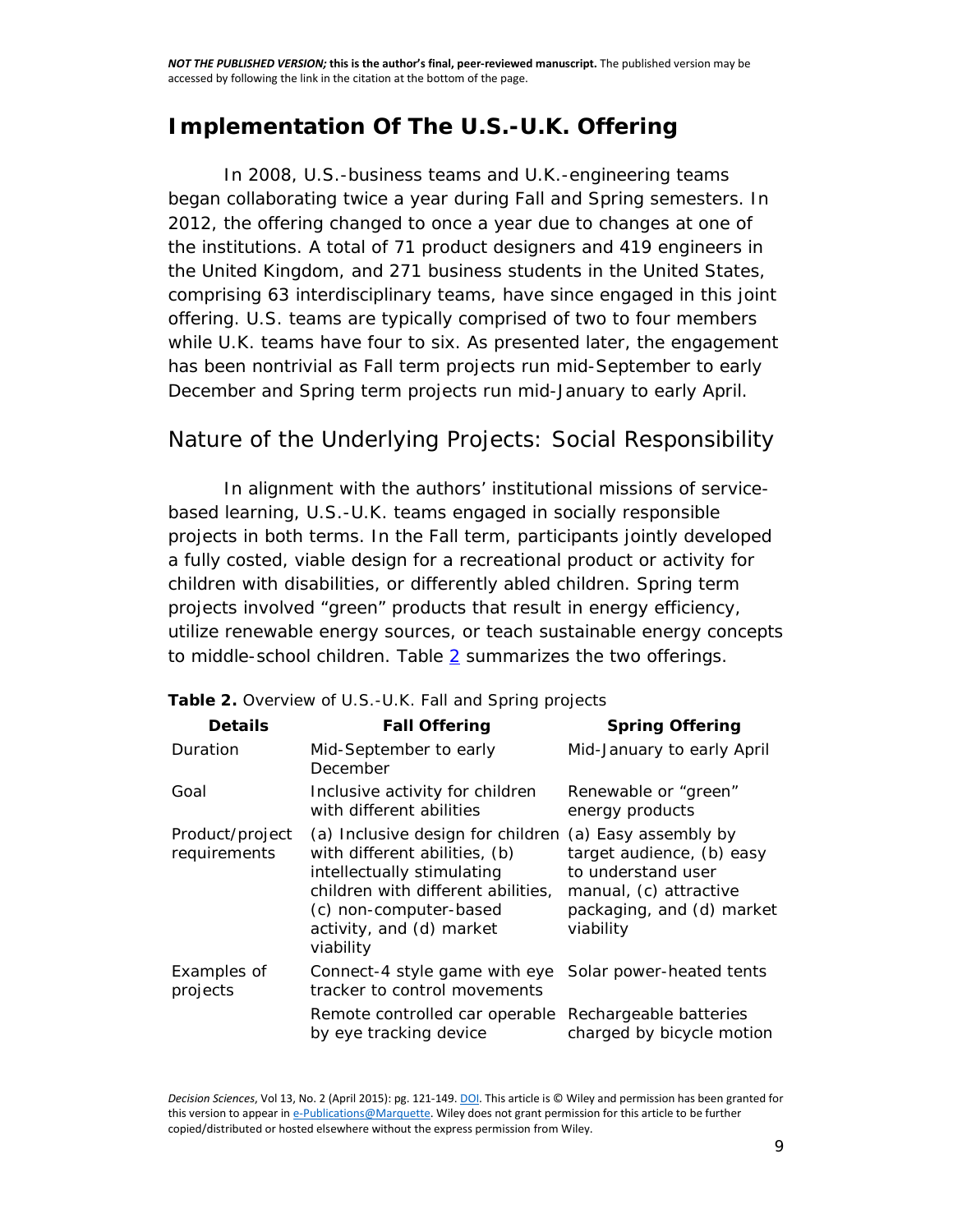| <b>Details</b>            | <b>Fall Offering</b>                                            | <b>Spring Offering</b>           |
|---------------------------|-----------------------------------------------------------------|----------------------------------|
| <b>Typical market</b>     | United States, United Kingdom, United States or United<br>World | Kingdom                          |
| U.S. team<br>constitution | Business and project managers                                   | Business and project<br>managers |
| U.K. team<br>constitution | Mechanical engineers                                            | Mechanical engineers             |
|                           | Electrical engineers                                            | Electrical engineers             |
|                           | Product designers                                               |                                  |

#### *Positive Interdependence among Teams*

Collaborative learning is most effective when teams are positively interdependent (Millis & Cottell, [1997\)](http://onlinelibrary.wiley.com/doi/10.1111/dsji.12058/full#dsji12058-bib-0016). Such mutual dependency should promote individual learning and generate a successful collaborative outcome (Johnson, Johnson, & Holubec, [1998\)](http://onlinelibrary.wiley.com/doi/10.1111/dsji.12058/full#dsji12058-bib-0009). Positive interdependence can be created in various ways, for example, through task sequencing that makes team members' work dependent upon others, product or goal interdependence whereby task outcomes require unique contributions from each member, or role interdependence in which each team member is assigned a specific role (Foundation Coalition, [2014\)](http://onlinelibrary.wiley.com/doi/10.1111/dsji.12058/full#dsji12058-bib-0006). As described next, the U.S.-U.K. projects relied on several of these pedagogical elements.

#### *Interdependent Outcomes*

Beyond individual course requirements, U.S.-U.K. teams deliver three shared outcomes for evaluation—(a) a feasible, fully costed design for the product, (b) a companion business case, and (c) a joint presentation pitched to potential investors (faculty and invited guests). Students are asked to consider these deliverables as joint, rather than as having engineering and business components. Table [3](http://onlinelibrary.wiley.com/doi/10.1111/dsji.12058/full#dsji12058-tbl-0003) presents a full listing of deliverables expected of the U.S.-U.K. teams. Even deliverables that appear to be independent in this table are not. For example, U.K. members routinely discuss product features with U.S. counterparts to ensure that market viability is not overlooked. Similarly, U.S. cohorts develop a project schedule that includes the activities of U.K. members. This requires mutual awareness of roles, timelines, and activities. Interdependent work processes, described next, are designed to support these.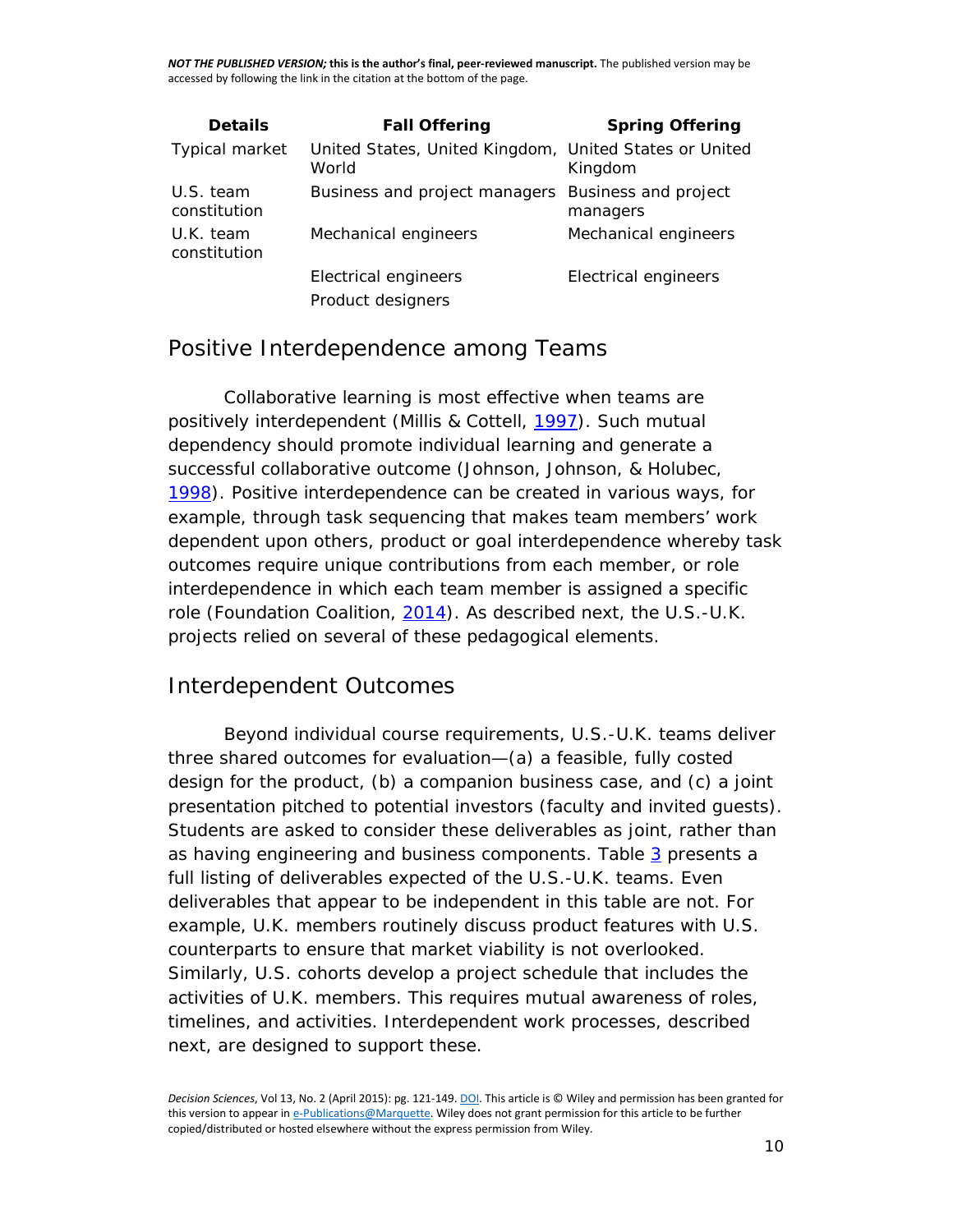**Table 3.** U.S. and U.K. deliverables

Project management documentation Product development

- • Project charter
- • Project plan including communications, resource, risk, schedule, quality plans
- • Lessons learned and project document updates
- • Weekly agendas and minutes

- $\bullet$  **•** Individual—Periodic  $(1-2)$ weeks) reflection on team-based and interdisciplinary learning
- • Team-Project lessons learned

#### **U.S. Deliverables U.K. Deliverables**

documentation

- Product ideas
- • Product concept
- • Refined product
- • Drawings of the product
- • Manufacturing route/costs

Course reflection Course reflection

- • Individual—End-project reflection on team and interdisciplinary learning
- • Individual—Reflection on technical merit of the product

Joint—Prototype and business case

- • Final prototype concept
- • Breakeven analysis, payback period, and ROI

Joint—Investor presentation

- • U.K. personnel present product design/manufacture material, questioned on business analysis
- ● U.S. personnel present business analysis, respond to questions on technical details

#### *Interdependent Work Process*

Complementary skills across U.S.-U.K. members enable highly interdependent work processes (Figure  $2$ ) and deliverables (Table  $3$ ). Following a product brief from faculty and initial research on market needs, teams brainstorm product ideas. U.S. members conduct a preliminary market review to map out the competitive space for various product ideas being considered, including typical product features and prices. This information is used to jointly brainstorm ideas during initial VC meetings. The U.S.-U.K. teams use decision criteria to agree on an idea to take forward. The act of identifying product selection criteria often initiates the process of understanding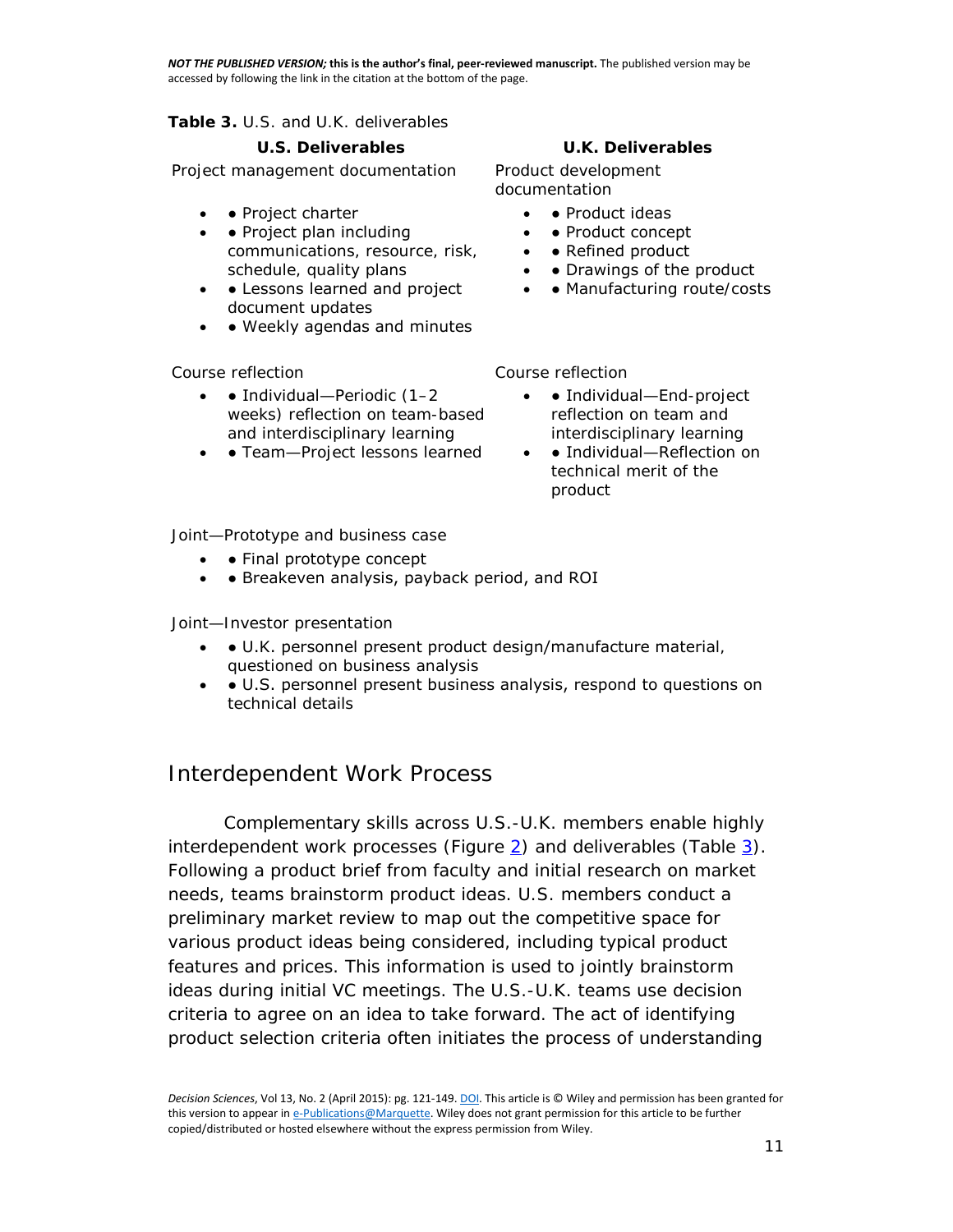and reconciling disciplinary differences. In subsequent weeks, for the selected product, U.K. members refine the concept, develop mechanical/electrical requirements, and define manufacturing routes. This is iteratively reviewed and evaluated by U.S. members who must give due consideration to marketability and costing. As the product evolves, U.S. personnel assemble the business case to present to potential investors.



**Figure 2.** Overview of U.S.-U.K. interactions.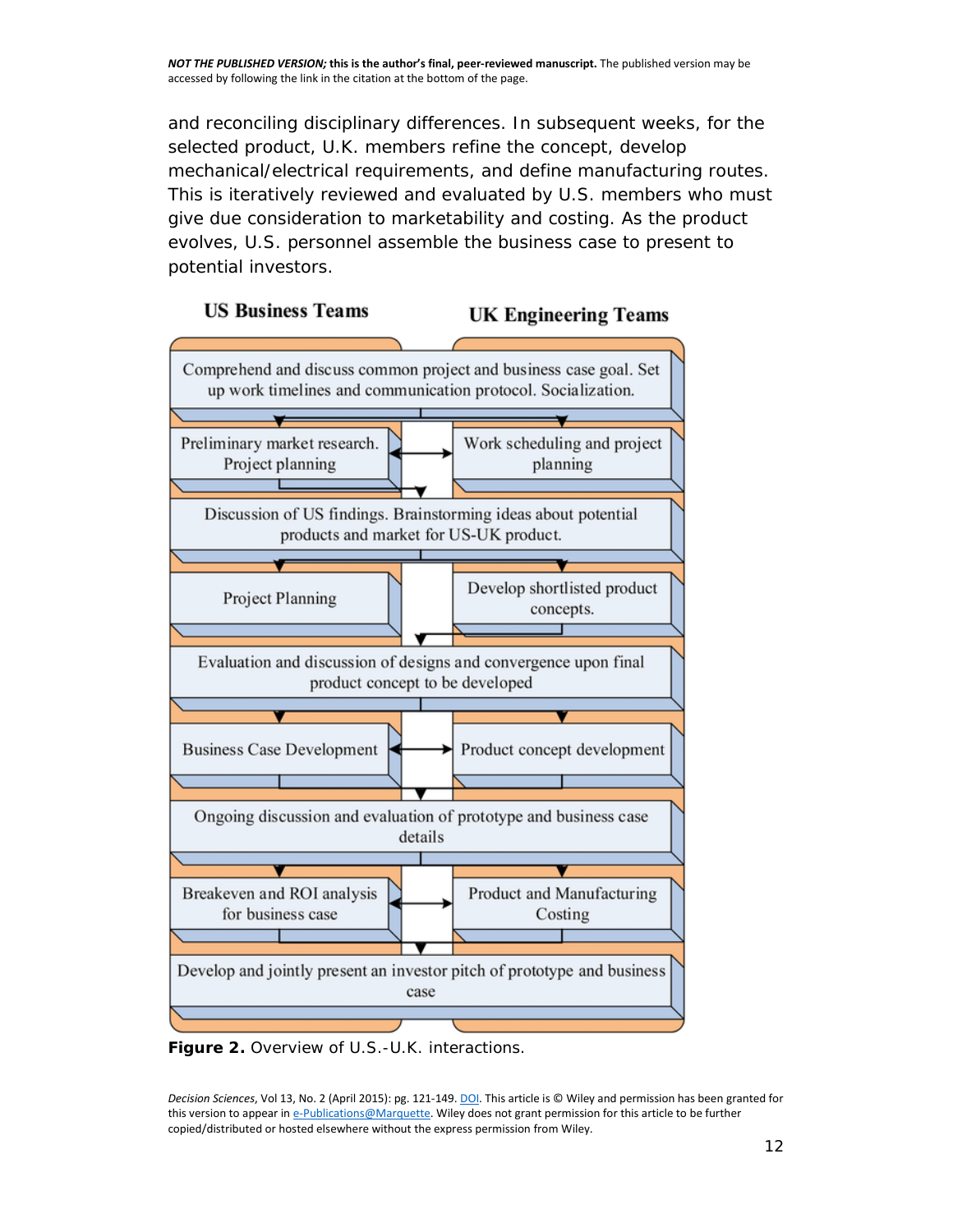While U.S. members are largely responsible for assembling the business case, they need manufacturing costs from their U.K. colleagues to conduct meaningful costing, pricing, breakeven, and payback analysis. Engineers require product volume and price targets to effectively select materials and manufacturing routes, but this information is not available from their U.S. business partners at the start of the project while they are investigating competitors. The business case also requires a brief product overview, technical specification, and risk analysis that should reflect two aspects, (i) product- and manufacturing-related risks, information that the U.K. team is best suited to provide, and (ii) business risks due to financial fluctuation, production in foreign locations, and logistical considerations, which the U.S. team is best positioned to consider. U.S. team members must routinely evaluate the product, cost, and requirements to ensure market viability. As U.K. team members are partly evaluated on product viability, they depend on U.S. business partners to evolve product features, determine price, and design effective marketing plans. This joint responsibility for exchanging information, which is dependent on different timelines, challenges team interactions and, as expected, gives rise to both positive and negative conflict. Whether the conflict is positive or not, team members gain from reflecting on the process and their actions during the project, which could have altered the outcome.

Joint presentations in the final VC meetings last about 30 minutes, and include product and business case descriptions as well as a Q&A session. U.K. team members present information on product design and manufacturing while U.S. team members deliver business aspects of the project. Team interactions during the presentation, such as handovers at transitions points, are indicators of how coherent the team is. Postpresentation, teams must be prepared to answer questions related to their international partners' work. Specifically, U.S. faculty ask U.K. engineers business-related questions, such as those related to cost analysis and marketing plans, and engineering faculty query U.S. team members about choices of materials, and electrical, mechanical, and other engineering decisions. Teams are given advance notice of this format and, therefore, should ensure that they are comfortable with the choices made by their partners. To some degree, this allows faculty to ascertain whether interdisciplinary knowledge exchange has occurred, although the presentation, by

*Decision Sciences*, Vol 13, No. 2 (April 2015): pg. 121-149[. DOI.](https://doi.org/10.1111/dsji.12058) This article is © Wiley and permission has been granted for this version to appear i[n e-Publications@Marquette.](http://epublications.marquette.edu/) Wiley does not grant permission for this article to be further copied/distributed or hosted elsewhere without the express permission from Wiley.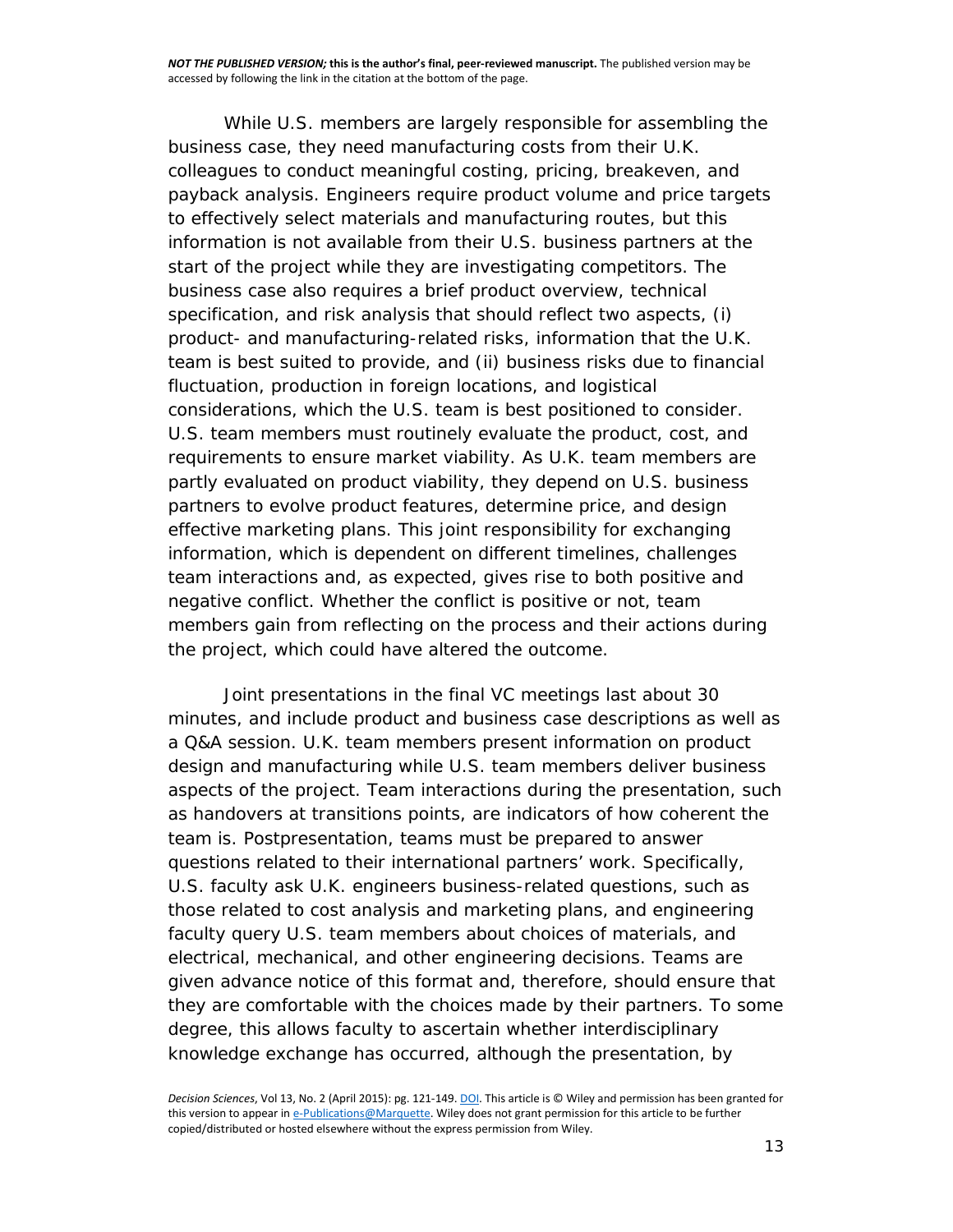itself, is not a holistic representation. From the elements described, a lack of knowledge exchange can, however, become evident during the presentation. For instance, in Fall 2011, presentations were cancelled 2 hours prior to delivery (6:00 AM U.S. time) due to an ice storm in Europe. Each team had to deliver the entire presentation without input from their collaborating partners. Teams that routinely engaged with remote partners around their work products were better prepared and able to respond to questions than those that did not.

#### *Interdependent Processes around Communications*

Teams communicate via VC, shared spaces, and e-mail (Figure [3\)](http://onlinelibrary.wiley.com/doi/10.1111/dsji.12058/full#dsji12058-fig-0003). Weekly VC sessions are arranged and mandated by faculty but agendas are left to the participants to establish. Interactions around e-mail and shared spaces are used at the discretion of teams. Typically, U.S. partners e-mail agendas to U.K. 48 hours prior to a VC session, allowing U.K. members to add agenda items up to 12 hours prior to the session. U.S. team members are also responsible for creating minutes of joint meetings and sending them to their U.K. partners within 24 hours of a VC. Agendas and minutes are graded at the end of the term. Beyond this, teams can use other technologies, such as Skype or Google Hangouts, to augment "face-to-face" interactions in their own time; teams often do so close to the delivery of final documents. Students tend to prefer VC interactions, as expected, for brain storming, choosing final products, discussing marketing plan, etc.; shared space is used mostly as a document repository, and e-mails are used primarily for sharing agendas/minutes and reminders or notifications. This use of communication media often evolves from team usage and reflection with little or no faculty directive.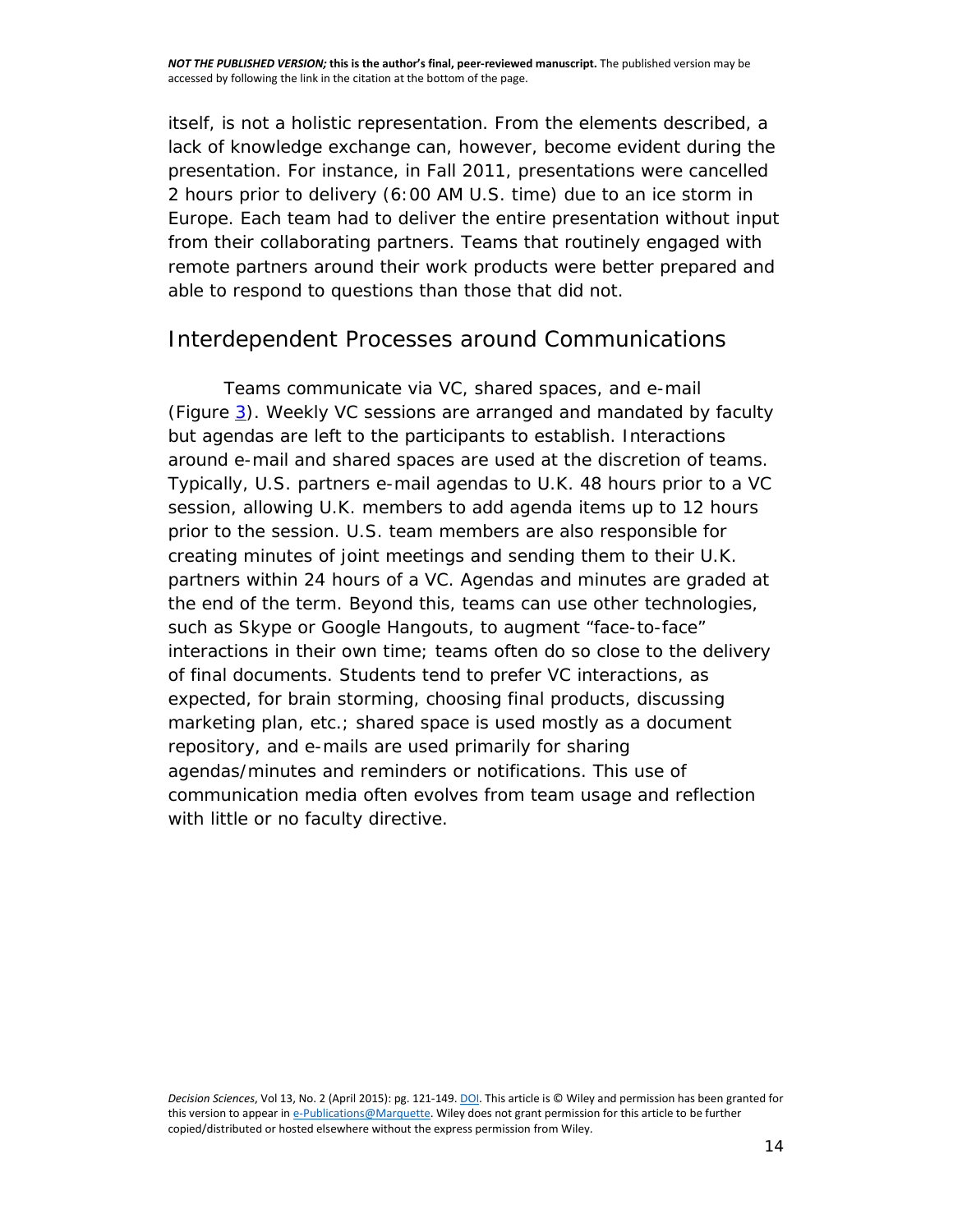

**Figure 3.** U.S.-U.K. communications.

#### *Controlled Certainty and Deliberate Uncertainty*

A multifaceted learning environment, such as that described here, lends itself well to managed uncertainty. Faculty create a level of surety by providing course structure, imposing challenging but reasonable project constraints, setting up VC communications, and managing consistent communication of goals and processes across the two locations. However, once collaboration begins, group dynamics, interactions, and trust can change unpredictably on a weekly basis. This is particularly so during key stages, such as when agreeing upon a product concept or target market, keeping production costs low while producing a marketable product, and identifying the production volume needed to meet projected demand (affecting manufacturing route and costs). This aspect of student interactions is deliberately left unmanaged to enable active problem solving and engaged learning. Students are tasked with resolving these interdisciplinary tensions. Faculty, they are told, take a consultative role, but students are answerable for team success. They may escalate issues to faculty but must demonstrate at least three prior attempts at issue resolution.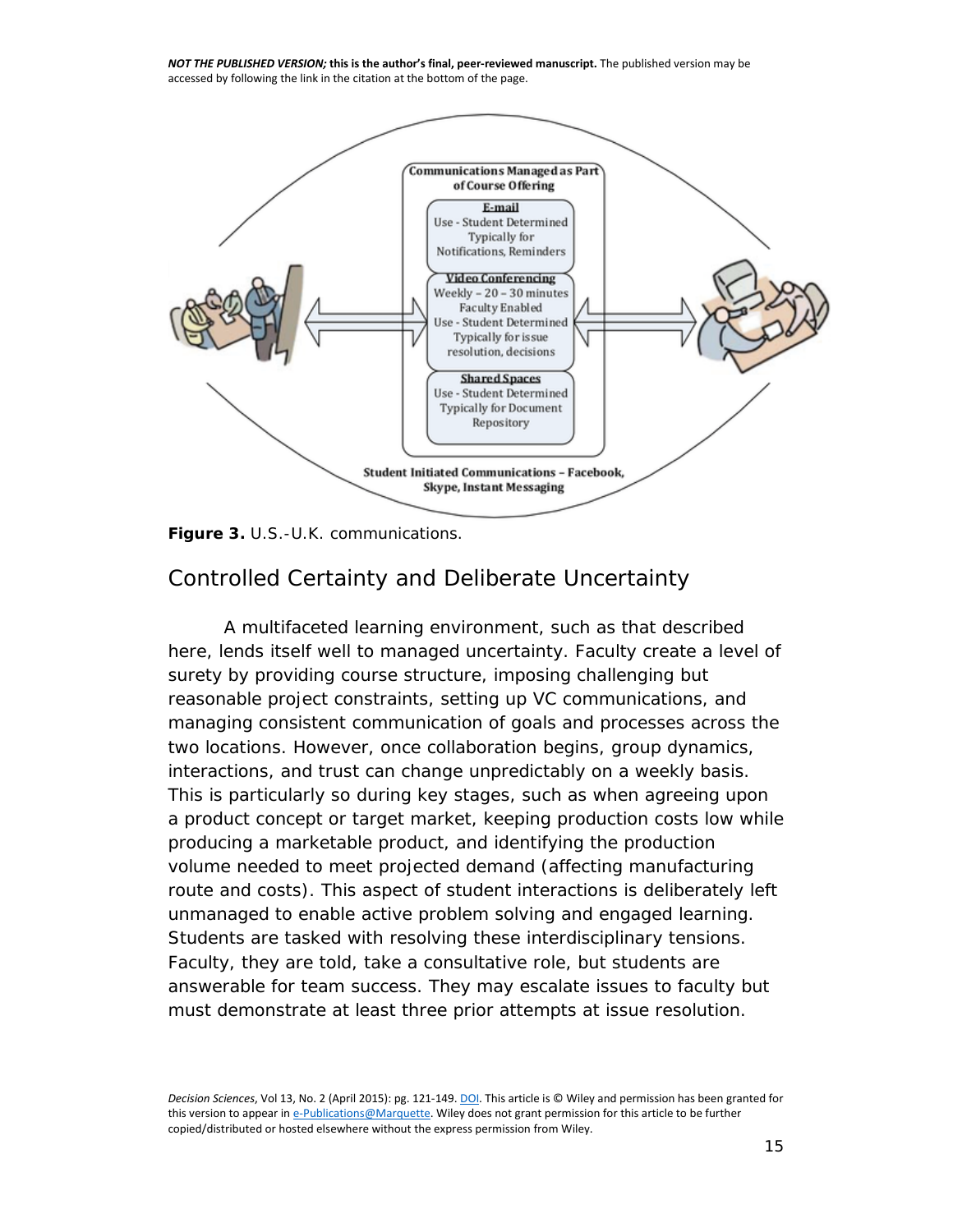Most students quickly comprehend the need for active conflict and team management.

#### *Reflective Evaluation and Continuous Evolution*

Both faculty and students engage in periodic reflection (Table [3\)](http://onlinelibrary.wiley.com/doi/10.1111/dsji.12058/full#dsji12058-tbl-0003). Every 2–3 weeks, U.S. students complete an individual reflective assignment wherein they ponder on their own learning, contributions to their U.K. partners' learning, factors that have aided or deterred effective collaboration, and technology facilitation and effectiveness. Additionally, they present three lessons learned during the final week of classes. U.K. teams meet with faculty every week to assess progress and consider next steps. They also submit an end-ofsemester detailed reflection on the overall learning process. These graded reflections provide routine contemplative opportunities to incite team members to consider their actions and adjust behaviors during current/future project execution.

Faculty also benefit significantly from regular discussions that promote continuous improvement. They use VC during the term to resolve ongoing issues, and an end-of-semester debrief to identify improvements for the next offering: student feedback and faculty observations play important roles in this. In a Fall 2010 debrief, it was agreed that the lack of a common business case template impeded the speed with which teams understood the interdependent nature of their work. In response, U.S. faculty created a template that is now followed at both locations. Similarly, in Spring 2012, faculty determined that product costing was one of the more confounding aspects of the project to the joint teams. Business and engineering students understood product costing in different ways, with engineers being more comfortable with direct costing and business students with indirect costs. In response, U.K. faculty developed a presentation and a template for costing that are now used at both locations. Both faculties have thus also benefitted from interdisciplinary engagements. Evolution of the engagement is vital, and a conscious and conscientious commitment to continuous improvement is critical to sustain both the institutional partnership and an effective learning environment. Table  $\frac{4}{5}$  $\frac{4}{5}$  $\frac{4}{5}$  shows key improvements from continuous improvement over multiple offerings.

*Decision Sciences*, Vol 13, No. 2 (April 2015): pg. 121-149[. DOI.](https://doi.org/10.1111/dsji.12058) This article is © Wiley and permission has been granted for this version to appear i[n e-Publications@Marquette.](http://epublications.marquette.edu/) Wiley does not grant permission for this article to be further copied/distributed or hosted elsewhere without the express permission from Wiley.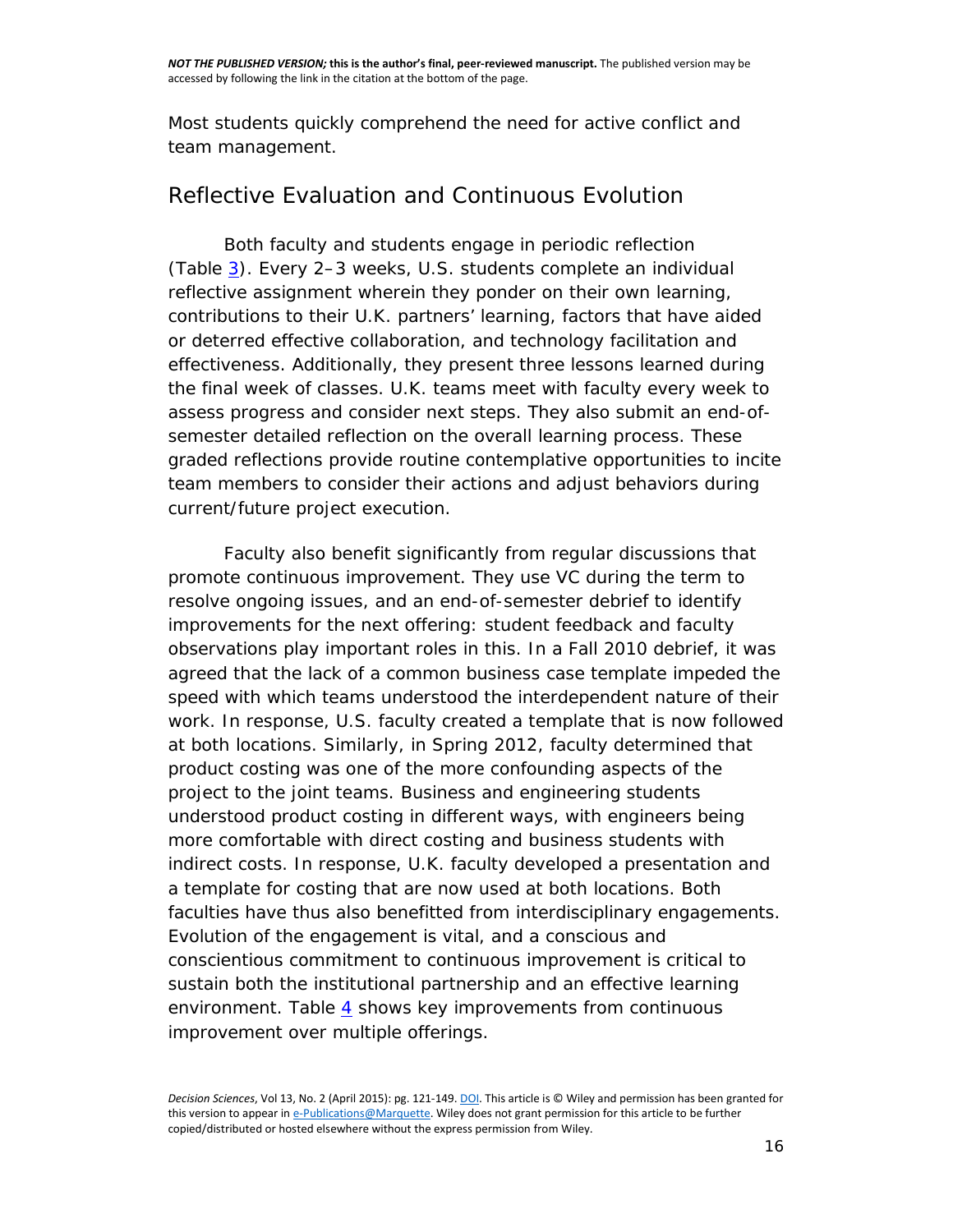#### **Table 4.** Continuous improvement in U.S.-U.K. offerings

| Key Changes Made in Response to Continuous Evaluation |                |                                                                                                                                                                                                         |                                                                                                       |  |  |
|-------------------------------------------------------|----------------|---------------------------------------------------------------------------------------------------------------------------------------------------------------------------------------------------------|-------------------------------------------------------------------------------------------------------|--|--|
| Year                                                  | <b>Project</b> | <b>Deliverables</b>                                                                                                                                                                                     | Communication                                                                                         |  |  |
|                                                       |                | <sup>a</sup> ltems in bold/italics indicate changes from previous year's offerings.                                                                                                                     |                                                                                                       |  |  |
| 2009                                                  | 2008– Socially | Project documentation,<br>responsible product design                                                                                                                                                    | VC and e-mail (no shared<br>spaces)                                                                   |  |  |
| 2010                                                  |                | 2009– Socially Project documentation, VC, e-mail, <b>shared</b><br>responsible <i>marketing plan with low spaces</i> <sup>2</sup> (Blackboard)<br>level cost analysis, a<br>product design, reflections |                                                                                                       |  |  |
| 2011                                                  | 2010- Socially | Project documentation,<br>responsible business case with<br>extensive cost analysis, a SharePoint)<br>product design,<br>reflectionsa                                                                   | VC, e-mail, <b>shared</b><br>spacesa (Blackboard,                                                     |  |  |
| 2012                                                  |                | 2011– Socially Project documentation,<br>responsible business case with<br>extensive cost analysis,<br>product design, reflections                                                                      | VC, e-mail, shared<br>spaces <sup>a</sup> (student choice,<br>e.g., Google+, Box.com,<br>Dropbox.com) |  |  |
| 2013                                                  |                | 2012- Offering has reached steady state                                                                                                                                                                 |                                                                                                       |  |  |

## **Effectiveness And Contributions Of The U.S.-U.K. Project**

Evaluating effectiveness of learning has been somewhat of a challenge of this joint venture. Traditional university and accrediting assessment focuses on specific course-related learning objectives, often reflected in course deliverables. Finding a common set of deliverables that support disciplinary learning objectives across business and engineering is not easy. While the quality and content of business cases and final presentations provides a measure that follows structured formats and templates, these mostly reflect class requirements and team effort rather than interdisciplinary *learning*. This is further challenged by the complex nature of team interactions that makes it difficult to separate individual and team, as well as soft and technical, learning. Considering the goals of this collaboration, survey data and class reflections were a better source of assessment. Herein, we were also challenged by the different human subject protocol requirements in the United States and United Kingdom. As such, learning evaluations are presented based on survey data, U.S. reflections, and U.K. reflective essays. Three specific aspects were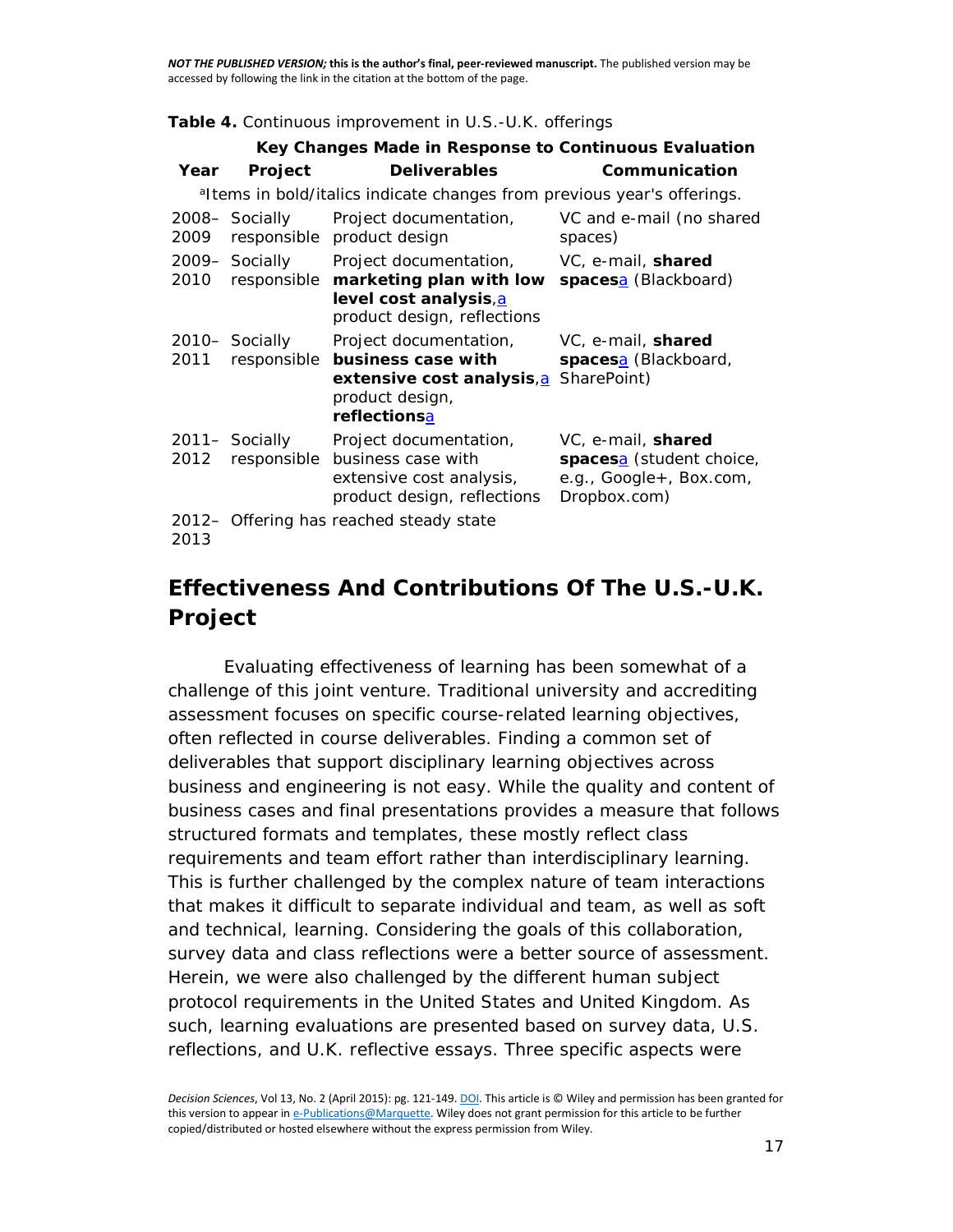examined: (a) student confidence in interdisciplinary work, (b) comfort with virtual teams and technologies, and (c) perceived dependency in collaborative projects.

For the last three offerings, business students completed a preand postproject survey. The preproject survey was administered about 3 days prior to the first VC meeting between U.S. and U.K. teams, while the postproject survey was completed about 3 days prior to project completion, that is, the joint VC presentation. Additionally, business students completed five short reflections (R1–R5) during the semester while the engineers completed one large reflective essay upon project conclusion. These reflections asked students to ponder on a range of issues, from the effectiveness of specific technologies being used for collaboration to that of their own management and collaboration style. Some survey questions were embedded within the business students' reflective surveys. Reflections, we found, provided a more holistic view of student experience than surveys.

#### *Student Confidence with Interdisciplinary Collaboration*

In Spring 2013, 36 business students completed pre- and postproject surveys. Responses from two participants were dropped due to incomplete postproject surveys, yielding 34 usable responses. The survey measured, among other things, student confidence in their knowledge of engineering, uncertainty about working with engineering teams, and perceived ability to contribute business knowledge to the project. Specifically, students responded to the following:

#### *Preproject Survey Items (7-point scale)*:

- 1. I understand enough about engineering to feel confident about working with the U.K. team.
- 2. I feel uncertain about being able to work effectively with engineering teams. (Reverse coded)
- 3. I am confident that my business knowledge will make a positive contribution to the engineering teams.

#### *Postproject Survey Items (7-point scale)*:

1. I now understand enough about engineering to feel confident about working with the U.K. team.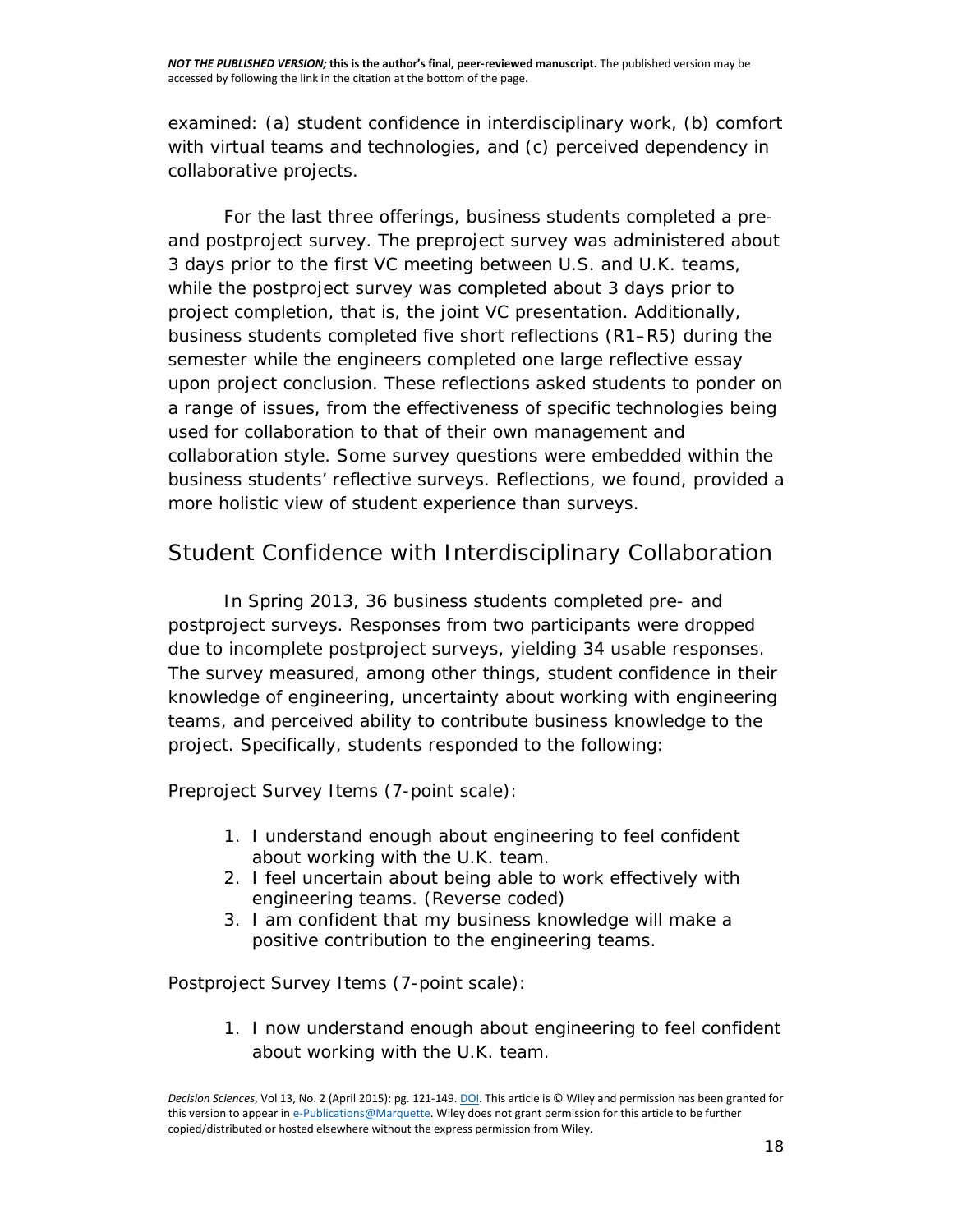- 2. I am uncertain about being able to work effectively with engineering teams. (Reverse coded)
- 3. I am confident that my business knowledge made a positive contribution to the engineering teams.

Paired *t*-tests were conducted to determine whether the collaborative project was effective in reducing uncertainty and increasing confidence about working in an interdisciplinary setting. *t*-Tests were also conducted to determine if business students perceived that they had positively contributed to the engineering teams. Results are presented in Table [5.](http://onlinelibrary.wiley.com/doi/10.1111/dsji.12058/full#dsji12058-tbl-0005)

**Table 5.** Confidence in interdisciplinary engagement

|                                                                                   | Test | Pre- Posttest Mean Std. |  |  |                 | Confidence                       |
|-----------------------------------------------------------------------------------|------|-------------------------|--|--|-----------------|----------------------------------|
|                                                                                   | Mean | Mean                    |  |  | Diff Dev t-Stat | <b>Interval</b><br>(95%)         |
| Confident-engineering 4.12 4.94 .82 1.44 -3.32 .31 to 1.33<br>knowledge           |      |                         |  |  |                 |                                  |
|                                                                                   |      |                         |  |  | p<br>$=.002$    |                                  |
| Uncertain-work with $3.53$ $2.35$ $-1.18$ 1.34 5.13 $-71$ to $-1.64$<br>engineers |      |                         |  |  |                 |                                  |
|                                                                                   |      |                         |  |  | p<br>< .001     |                                  |
| Confident-contribute<br>business knowledge                                        |      | 5.62 5.62               |  |  |                 | $.06$ $.79$ $.0$ $-.22$ to $.34$ |
|                                                                                   |      |                         |  |  | $p = 1$         |                                  |

The mean increase in confidence in working with engineering students ( $M = .82$ ,  $SD = 1.44$ ) was significantly greater than zero ( $t =$ −3.32; two-tail *p* = .002), providing initial evidence that the project was effective in increasing the confidence of business students in working with engineers. This was supported by significant reductions in student uncertainty about working with engineers (*M* = −1.18; *SD*  $= 1.34$ ,  $t = 5.13$ ,  $p < .001$ ). With the third question, as anticipated, from the start, business students were confident about their ability to contribute to the project, and the engineers, through their business knowledge. Their preproject perceptions were high and remained so till project completion. As such, no significant differences were observed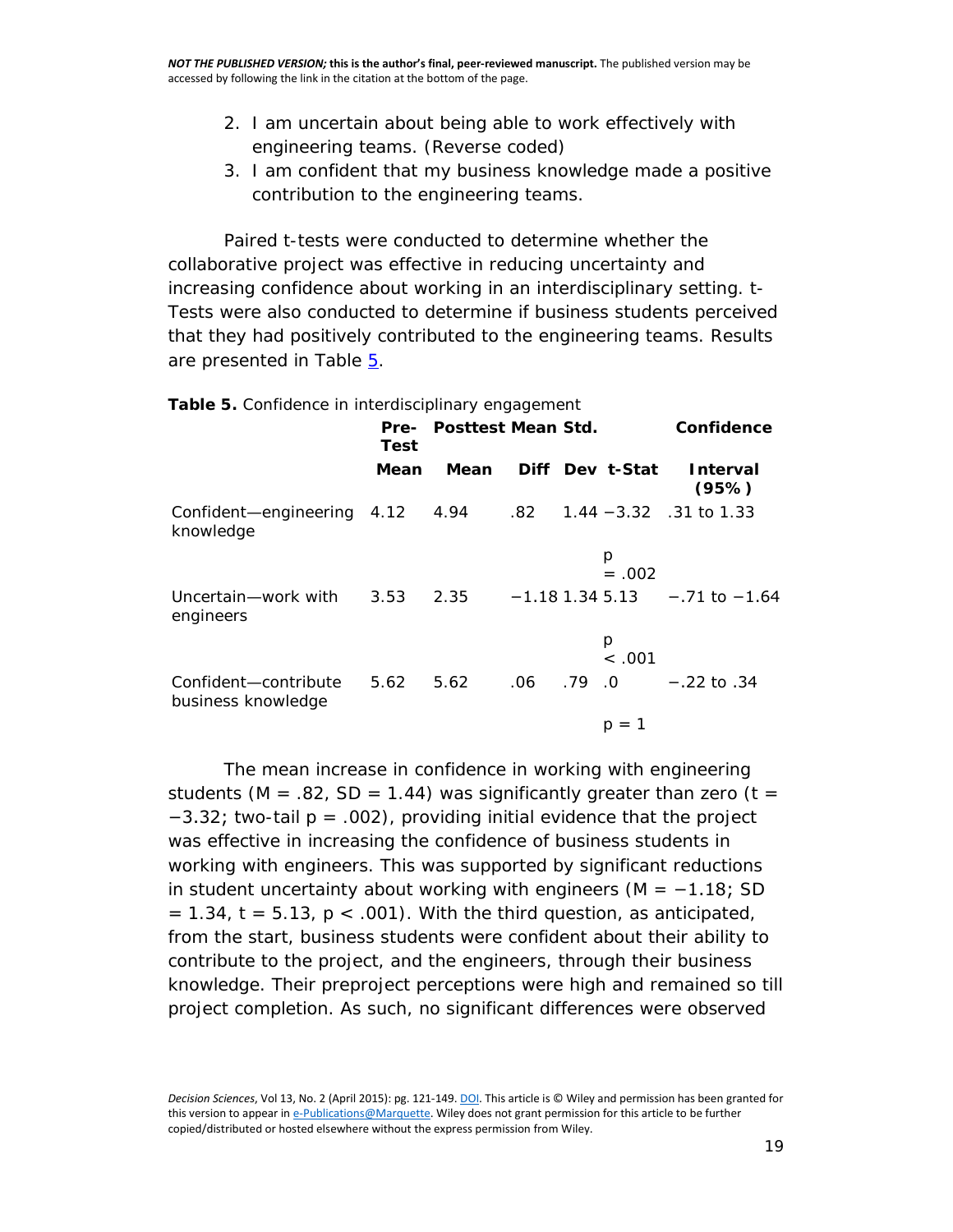in pre- and postmeans  $(M = .06; SD = .79; t = 0; p = 1)$  of this measure.

While quantitative measures provided empirical support for effectiveness of the collaboration, better insights into the engagement came from student reflections and interactions with faculty. Interdisciplinary collaboration raises disciplinary tension. U.S.-U.K. faculty welcome these challenges as a positive sign that students are engaging with the project and learning from it. As an illustration of such tension, below is an issue raised by a U.S. student via e-mail:

#### *Hello Dr. \_US Faculty\_*,

*Last week we discussed the problems with the costing and profitability of our project. I attached the cost of our solar car that [UK] provided. Summary of discussion: [UK] wants to sell 60,000 units, and our group is forecasting approximately 2,000 units. [UK] based their number off the total population of 11 to 13 year old students in the United States. Our group based our numbers on the amount of middle schools multiplied by average unit per school demand*.

*We have recently discovered that the solar panels are going to cost \$12.55, instead of \$5. The fixed cost structure will drastically increase because the fixed cost are divided by 60,000 units. Finally, we were expecting to sell the kit around \$75 to \$100 per unit, but based off the aesthetic value, it appears that it will be difficult to sell the kit over \$50, which makes it difficult to include overhead and administrative costs in the project*.

*All in all, it has been difficult to explain to our [UK] group that the feasibility of profitability in this project is slim*.

The student was advised to revisit their own (U.S. team's) assumptions, and if they held ground, to present objective data to their U.K. partners and convince them. The U.S. students found an issue with their parameters, modified the sale potential to 40,000 units, and presented this to the U.K. team members. The teams jointly reworked the analysis via VC to settle on projected sales of 43,000 units. This is the type of deliberate tension that faculty expect to observe so that students critically question assumptions and resolve issues agreeably when misalignments occur. While the above relates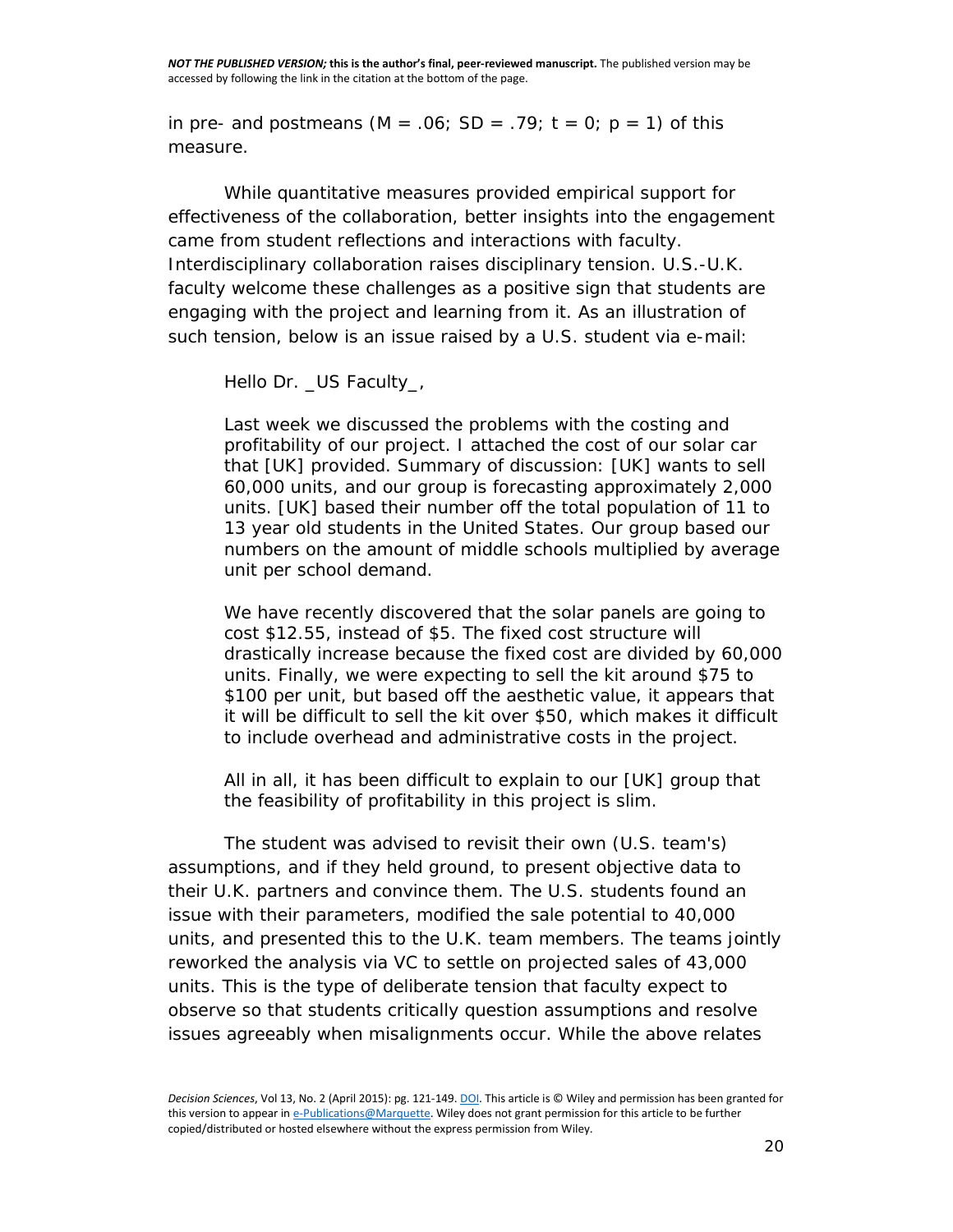to one incident, such issues arise numerous times over a semester. Most students soon recognize the value of interdisciplinary conflict and related learning opportunities, as highlighted in student reflections below.

*… working with engineers, although challenging at times, is also a great benefit…. The most difficult part of the process is helping the [UK] team understand the common business vernacular. Additionally, some cultural differences have been difficult, such as the definitions for robust, sustainable, and durable. [US Student]*

*… Communication was found to be a crucial part of the project as … it allowed the UK team to interact with the US team and aid one another in their work … the UK had little experience with marketing and finance but the US team were able to aid them in this manner thus allowing the UK team to overcome its main shortcoming. [UK student]*

*… I just sort of assumed that everyone has a business mindset and understand when certain pieces of the process fit in… I thought engineering was a completely separate function who developed models, determined feasibility, and selected materials, but now realize they need to understand certain aspects of their market before they can even begin to develop ideas. Similar to my thinking, our [UK] team did not realize how much customer analysis must take place in order to develop a product. [US Student]*

## *Confidence with Remote Team Collaboration and Technologies*

Three groups of business students (Fall 2011, Spring 2013, and Spring 2014) responded to a set of pre- and postproject survey questions relating to their comfort with remote teams and collaborative technologies. Ninety-eight usable responses were obtained after seven were excluded due to incomplete or missing responses. Students responded to the following questions:

*Preproject Survey Items (7-point Likert scale)*:

1. I feel comfortable about working with a remote U.K. team.

*Decision Sciences*, Vol 13, No. 2 (April 2015): pg. 121-149[. DOI.](https://doi.org/10.1111/dsji.12058) This article is © Wiley and permission has been granted for this version to appear i[n e-Publications@Marquette.](http://epublications.marquette.edu/) Wiley does not grant permission for this article to be further copied/distributed or hosted elsewhere without the express permission from Wiley.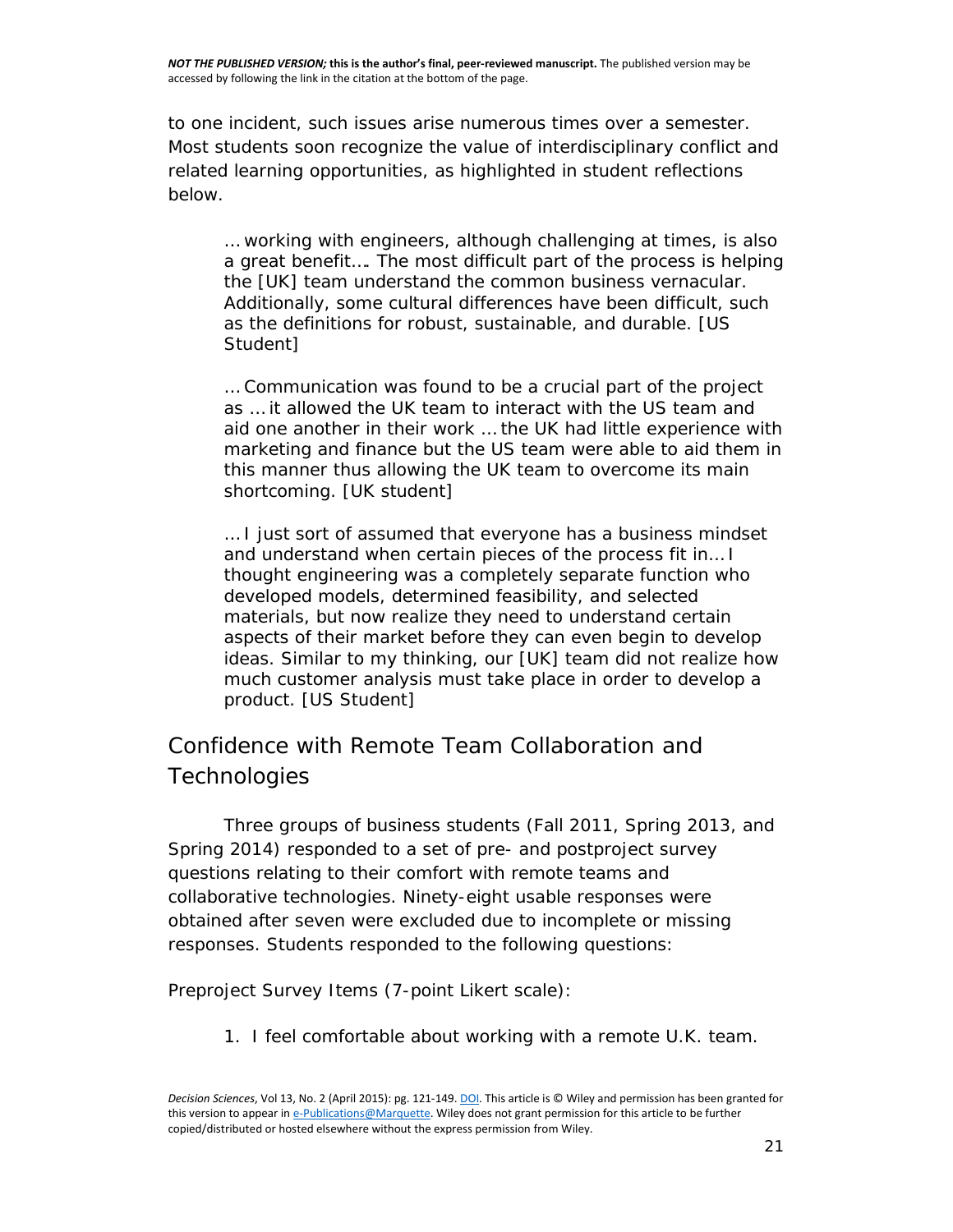2. I feel comfortable about the technology I will use to communicate with my U.K. teams.

*Postproject Survey Items (7-point Likert scale)*:

- 1. By the end of this project, I was comfortable about working with the remote U.K. teams.
- 2. I felt comfortable about the technologies that my team used to communicate with U.K. teams.

Table [6](http://onlinelibrary.wiley.com/doi/10.1111/dsji.12058/full#dsji12058-tbl-0006) presents results from paired *t*-tests of the above measures. Results confirmed that the project was effective in increasing the business students' comfort with working with remote teams (mean difference of .57 was significant at *p* < .001) as well as with collaborative technologies used to conduct this work (mean difference of .52 was significant at *p* < .001). Most U.S. and U.K. teams have no previous experience with virtual teams. However, it takes only a few sessions to put them at ease with mediated communications. In the first two sessions, teams are overwhelmed by the VC facilities: two projection screens, cameras, microphones, and integrated presentation equipment. This is soon mitigated as teams focus on building relationships, document exchange, etc.

| <b>Table 6.</b> Comfort with remote team work |              |                    |  |                                               |                          |  |
|-----------------------------------------------|--------------|--------------------|--|-----------------------------------------------|--------------------------|--|
|                                               | Pre-<br>Test | Posttest Mean Std. |  |                                               | Confidence               |  |
|                                               | Mean         | Mean               |  | Diff Dev t-Stat                               | <b>Interval</b><br>(95%) |  |
| Comfort—remote<br>team                        |              |                    |  | $5.41$ $5.98$ $57$ $1.36 - 4.15$ $29$ to $85$ |                          |  |
|                                               |              |                    |  | p<br>< .001                                   |                          |  |
| Comfort—<br>technologies                      | 5.66         |                    |  | 6.18 $.52$ 1.24 $-4.16$ .27 to .77            |                          |  |
|                                               |              |                    |  | р<br>< .ດດ1                                   |                          |  |

A positive virtual presence seems to emerge quickly as students from both locations recognize the value of VC in facilitating communication. There is also a degree of social responsiveness among teams, engendered by the desire to work successfully with remote teams. The technology recedes into the background, and students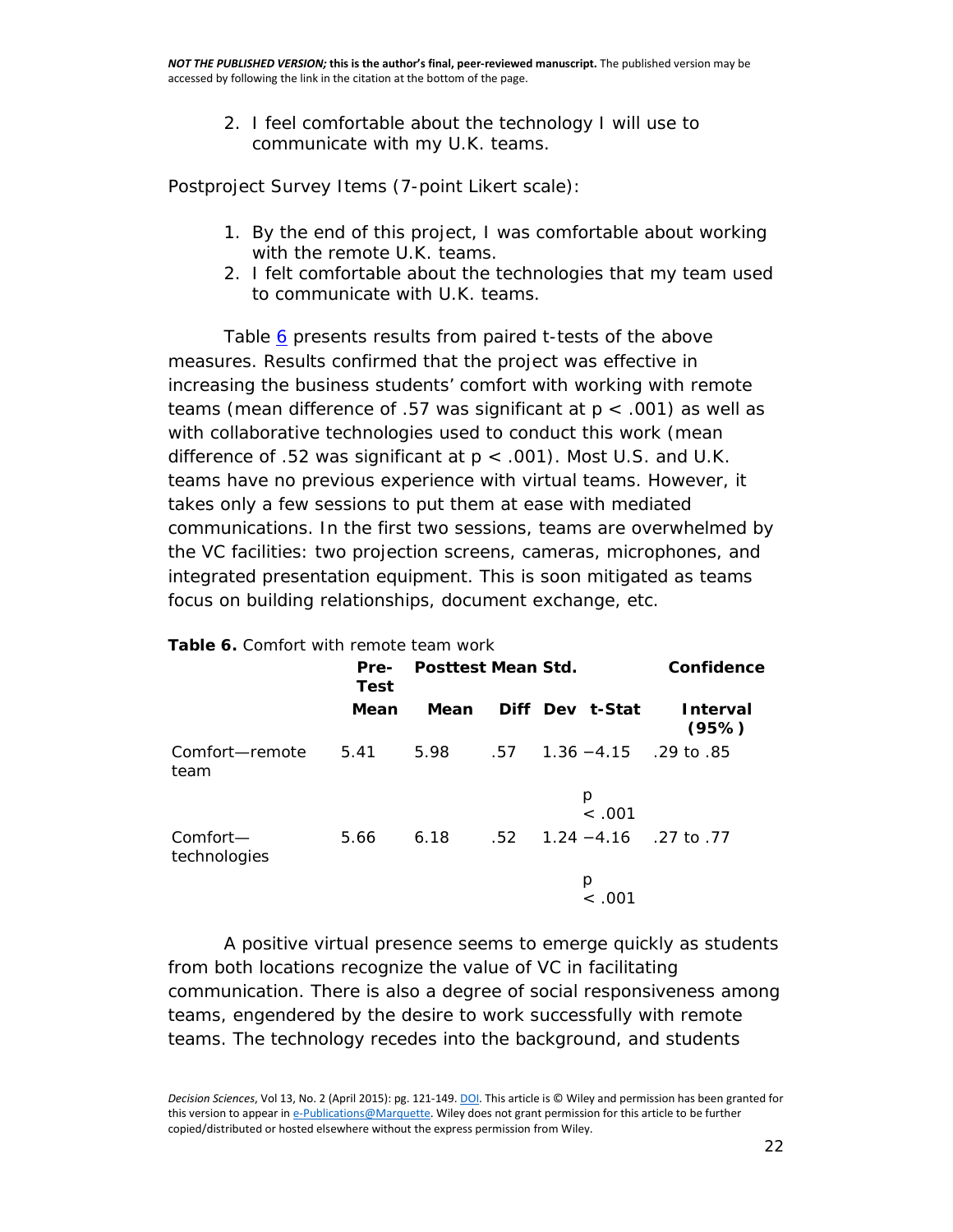begin focusing on the normal logistics of teamwork, such as identifying communications liaisons and processes, planning work, and allocating responsibilities. Social cues are experienced despite technology mediation, as reflected below:

*It became evident that ["X"] had become the team coordinator*  for team USA. We agreed that anything that required to be dealt *with the week before our meeting would be relayed to the local teams via me and [team member]. [UK student]*

While VC sessions are most useful for developing team trust and communications in these early interactions, students gradually began using a range of communication media to enable better relationship management and work execution. In the comment below, a student relates her team experiences with only minimal reflection on technology:

*Our relationship has definitely gotten better even though it has been beneficial and positive from the beginning. There are several reasons for this growth. One is both team's ability to work hard and put out quality work at deadlines … Another reason is that we respect each other. I think from the first meeting, we established a friendship which led to mutual respect. We are always receptive to each other's ideas for improvement as well, and have never had intense conflicts. One more reason growth has occurred is because we have active communication between groups between video conferences. We set clear goals and expectations that are taken care of before group meetings so we can move forward in our work when we actually see each other. [US Student]*

Students discover that compared to local team interactions, technology-mediated communication is limited, and that social responsiveness, relying as it does on mutual trust, is a fragile entity. Many teams identify the need for more face-to-face communication. For example:

*On reflection more video conference time or skyping would have helped both groups and the team over all. A more relaxed relationship could have been formed; also team members who weren't really contributing may have opened up in a more relaxed situation. [UK Student]*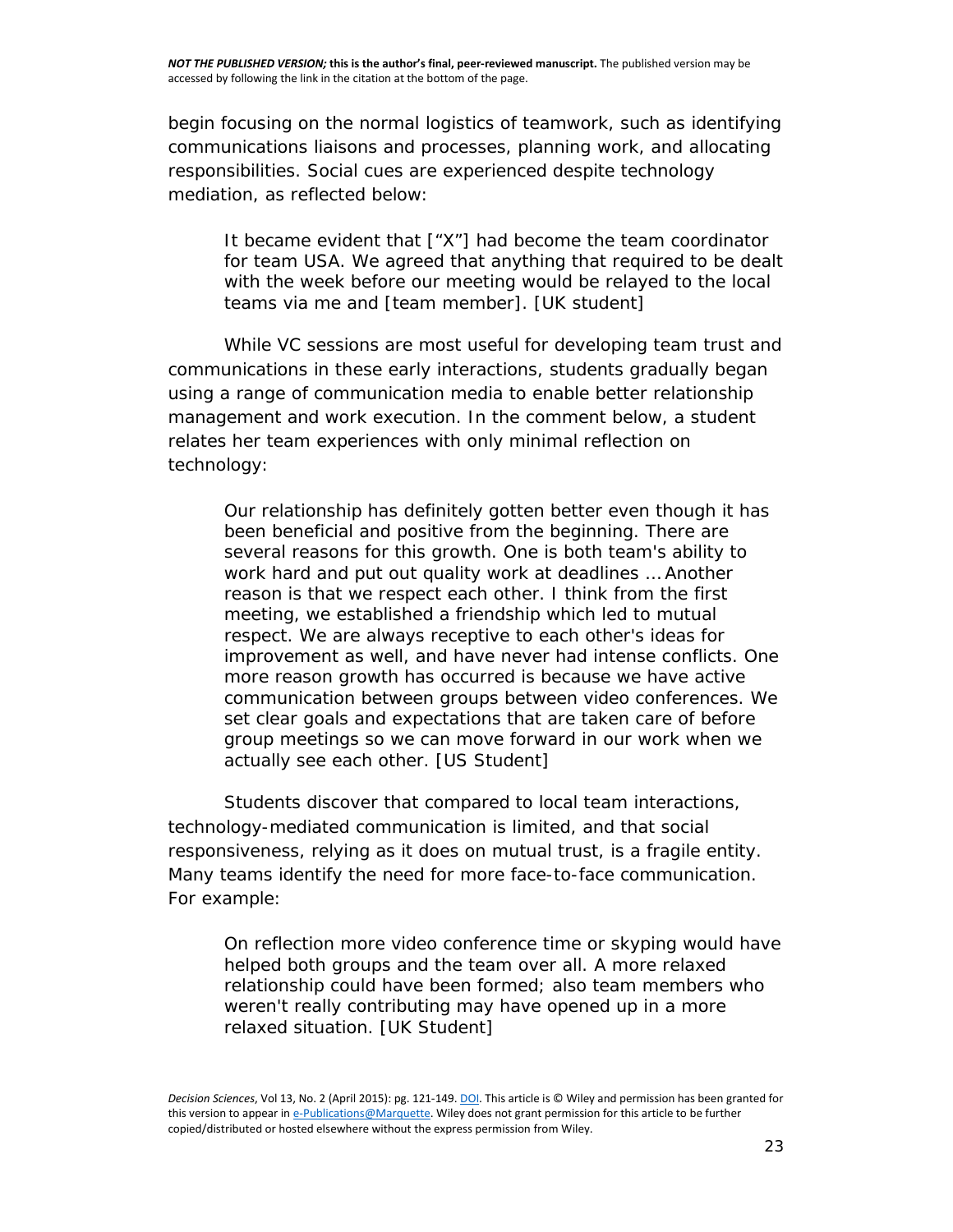*The relationship with our American colleagues wasn't as good as the relationship maintained within our side of the group (UK Members) and I believe this was due to only meeting our American colleagues once a week for a brief 20 minute period through the video conference software. I felt the relationship wasn't as good as we didn't hear our American colleagues daily where as we saw our side of the group members daily in classes etc. [UK Student]*

#### *Perceived Team Dependency*

A well-designed interdependent collaboration should enhance student perceptions of mutual and positive dependency. To this end, students should perceive each member's efforts as necessary for the group to succeed, and recognize the unique contribution of each team component toward the creation of a successful group work product (Johnson et al., [1998\)](http://onlinelibrary.wiley.com/doi/10.1111/dsji.12058/full#dsji12058-bib-0009). For three semesters, this mutual dependency has been assessed as part of the U.S.-teams' reflections. Business students were asked to respond to three survey questions (7-point scale) embedded in their reflections, and designed to evaluate perceived dependency between U.S. and U.K. teams. The specific questions, repeated on each of the five reflections, are

- 1. Our project's success depends upon strong collaboration between business and engineering teams.
- 2. Over the remaining weeks, U.K. teams will need us to accomplish their project successfully.
- 3. Over the remaining weeks, we will need the U.K. teams to accomplish our project work successfully.

For 98 business students (Fall 2011, Spring 2013, and Spring 201[4](http://onlinelibrary.wiley.com/doi/10.1111/dsji.12058/full#dsji12058-fig-0004)) Figure  $\frac{4}{3}$  shows the variation in students' perceived dependency throughout the project. The results were interesting in several ways. First, although minor variations occurred during the semester, perceived mutual dependency (*Depend Mutual*) remained quite high from start (Mean =  $6.37$ ) to end (Mean =  $6.22$ ). Around reflection 2 (R2), when engineering students shifted focus to product design and business students researched markets and developed project plans, perceived dependency, as expected, declined. Around reflection R4, the anticipated upswing in value was observed as the teams started to assemble their business plans and final presentations based on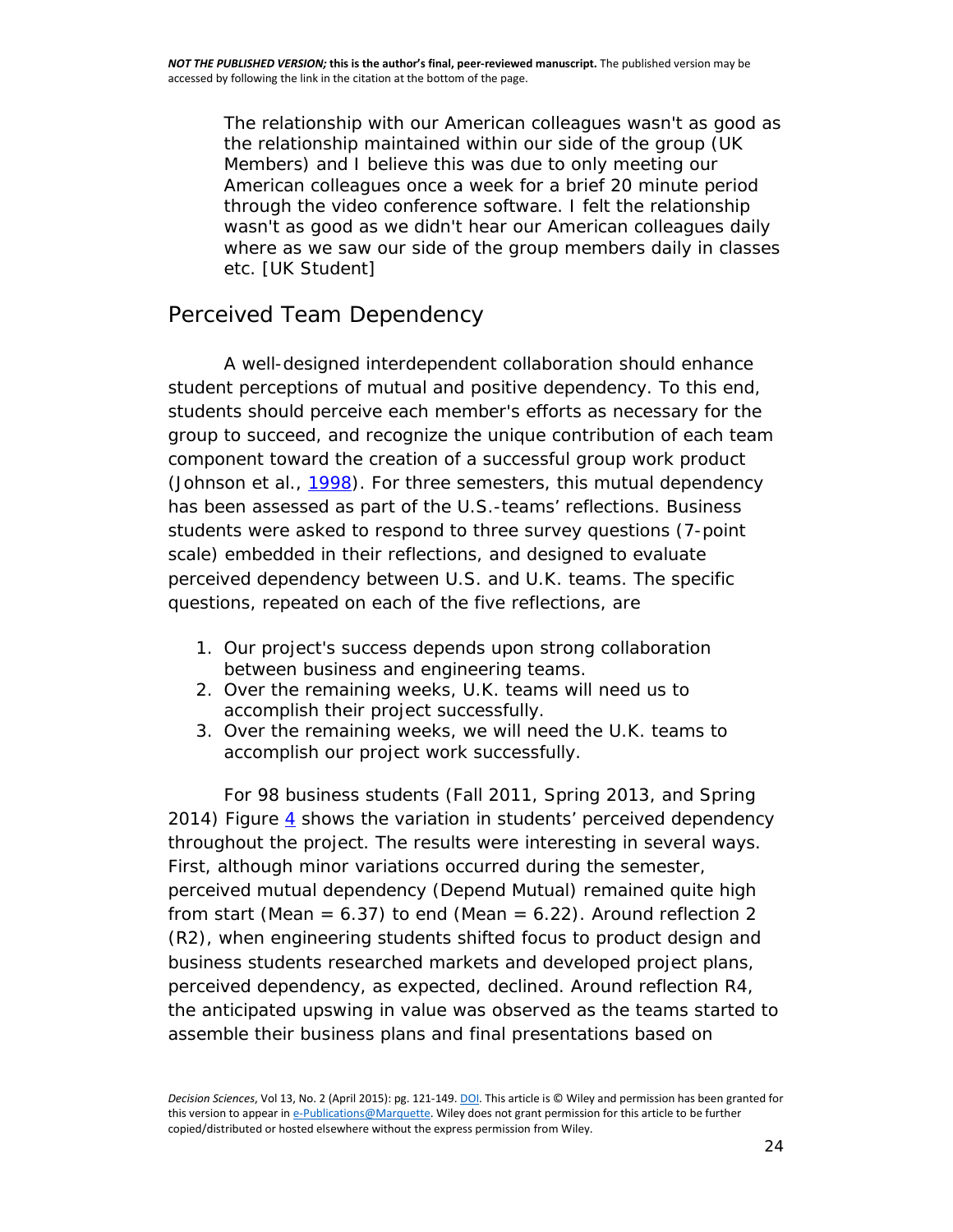technical concepts, product pricing, and marketing strategies. Most interesting was the significant increase in the dependency of U.S. students on their U.K. cohorts (*Depend U.S. on U.K*.) around reflection R3. While some of this may be self-efficacy issues considering an engineering project, if the same survey was delivered to U.K. students, we suspect that similar results might emerge. Overall, student responses point squarely to the successful creation of a mutually dependent, interdisciplinary project.



**Figure 4.** Perceived team dependency—United States.

#### *Secondary Outcomes*

Class observations and reflections point to several other secondary but important benefits, including an improved understanding of cultural, time zone, and systematic differences. The impact of time zone differences on team work dawns on participants, often around key deliverables, and always around changes in daylight savings times. When asked to consider how U.K. members' remoteness impacted their work strategy, a student reflected

*I always had to think a few days ahead about what had to get done. [UK] had to be informed a few days before the meeting what was expected of them, and we had to accomplish our tasks ahead of time in case we had any questions for [UK] before*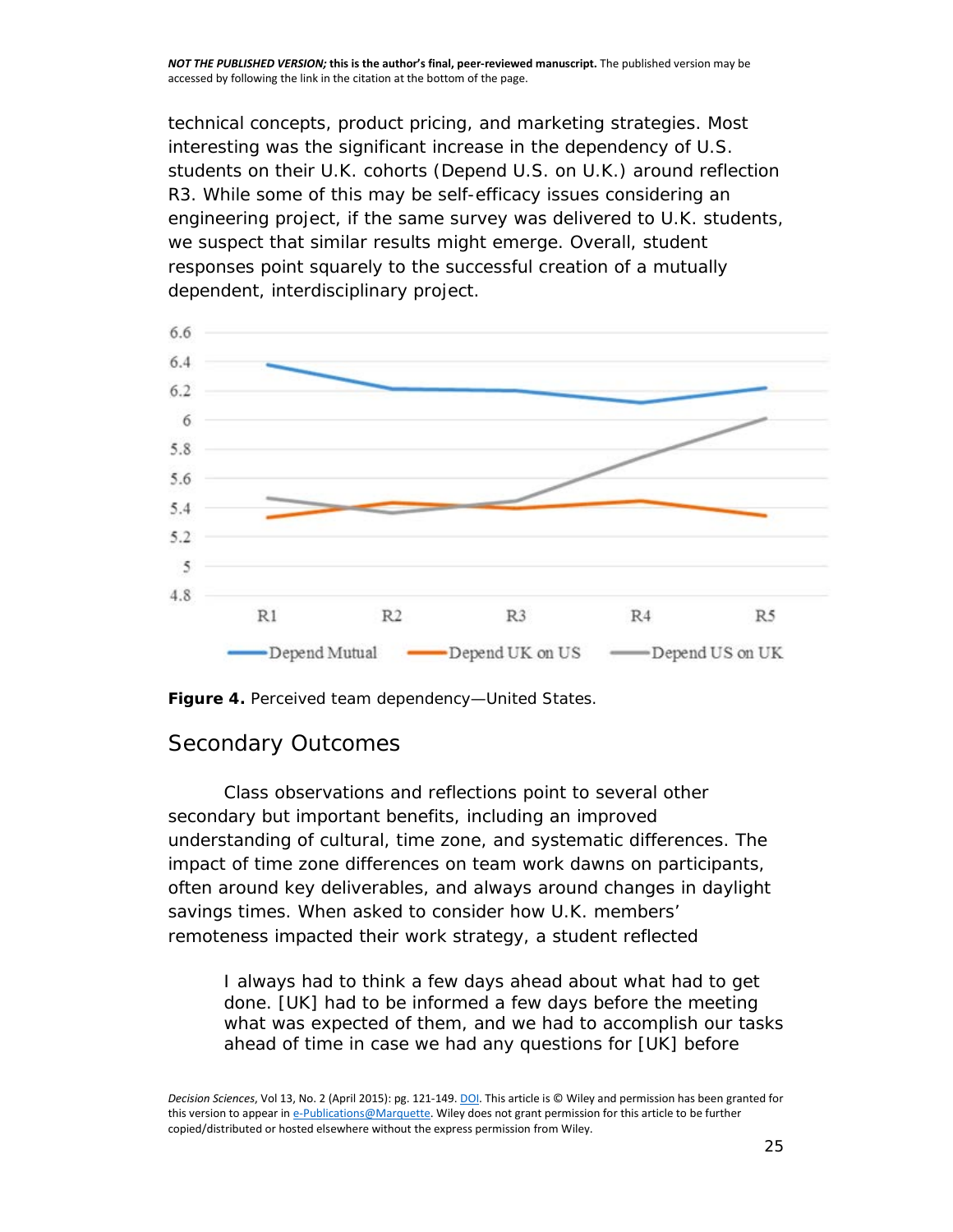*deliverable date. Because reaching them was not immediate, last minute questions were not an option. I did not think about this before the project started. I could get away with last minute changes to group projects at [US], but definitely not with [UK]. [US Student]*

Working on the U.S.-U.K. project reinforces differences in metric systems. In response to a reflection related to a specific challenge they recently encountered on a project, a student commented

*One way it is definitely challenging is developing a product for two different countries; costing is in different currency, target markets were hard to develop, and risks increased. [US Student]*

Although cultural differences most often confront teams in the form of accent and language syntax, subtle distinctions such as perceived value of time and deadlines emerge as teams work together over prolonged periods.

Based on faculty observations, the project outcomes provide an ongoing reminder to participants of social responsibility surrounding their collaboration. The projects require students to translate social responsibility into disciplinary terms, specifically product features and ease of use for the target market, appropriate product pricing for a new and growing market, and integrating responsible marketing strategies. Fall term students recognized financial and healthcare pressures on the buying power of parents of disabled children, while Spring term participants considered resource constraints on investing in renewable energy. The research required, for example, market demographics, competitor products, understanding renewable energy or disabilities, engaging students in increasing their awareness around these societal issues.

#### *Limitations of Surveys and Reflections*

Although term-based surveys and reflections are effective tools for obtaining developmental insights into the teaching environment, they are a self-reported and potentially biased reflection of student learning. As classroom and project facilitators, we have observed some students who practiced good project and team management formally

*Decision Sciences*, Vol 13, No. 2 (April 2015): pg. 121-149[. DOI.](https://doi.org/10.1111/dsji.12058) This article is © Wiley and permission has been granted for this version to appear i[n e-Publications@Marquette.](http://epublications.marquette.edu/) Wiley does not grant permission for this article to be further copied/distributed or hosted elsewhere without the express permission from Wiley.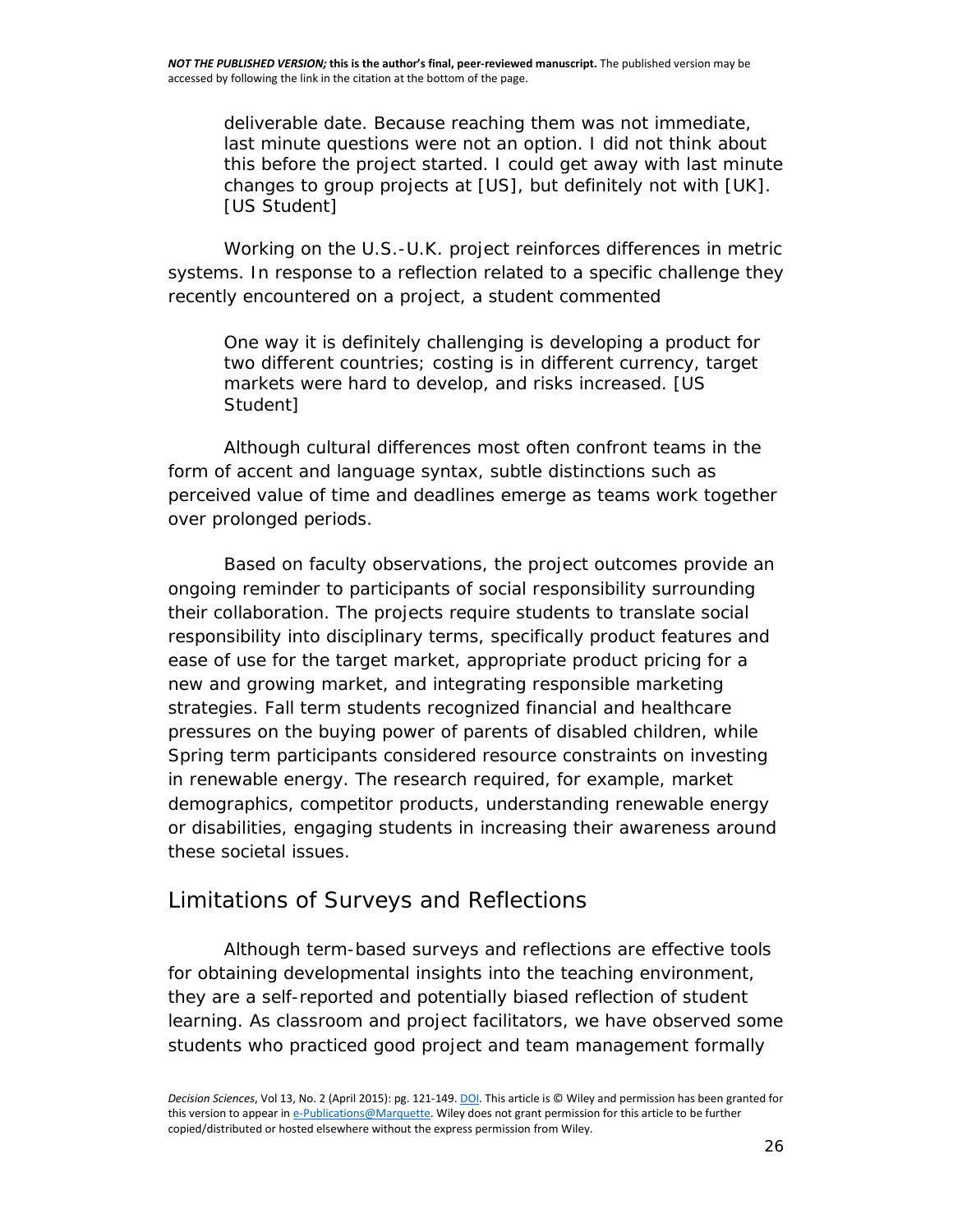through the U.S.-U.K. setting, but when presented with projects outside of this collaboration, tended to revert to former ways by not developing plans or inserting rigor into their analysis. This is symptomatic of short-term, task-focused learning, and this sort of learning may be reflected in surveys and reflections. However, it is also true that students who have experienced this offering and entered industry report the usefulness of the range of skills promoted through the collaboration.

An ideal assessment of learning would involve a dual, long-term strategy. First, prior to graduation, participants' application of concepts learned through this class may need to be examined longitudinally on other projects. U.S. participants typically take a project-driven capstone class subsequent to the offering described in this study. U.K. students undertake an individual project in the fourth year of their honors level program, and subsequently undertake a group project in their fifth year (Masters level). These classes provide an ideal opportunity to apply team and/or PM principles learned via the U.S.- U.K. collaboration. They may be a more ideal setting for conducting assessment related to long-term learning.

A second longitudinal approach to learning assessment could utilize focus groups or interviews of participants who have completed the course within the last year. This may include current students who have had the opportunity to apply lessons from the U.S.-U.K. collaboration to other similar projects, or alumni who can reflect on the pragmatic application to their employer organizations. Informal conversations with alumni suggest that this might be a more desirable option. As we have not acquired formal longitudinal data for this study, we highlight this as a limitation as well as an opportunity for future pedagogical research.

#### **Recommendations For Transferability**

Reflections offered offer an opportunity to generate lessons learned through an engagement. In order to promote transferability of our teaching environment, in this section, we share some such lessons gathered through our 6 years of engagement.

*Decision Sciences*, Vol 13, No. 2 (April 2015): pg. 121-149[. DOI.](https://doi.org/10.1111/dsji.12058) This article is © Wiley and permission has been granted for this version to appear i[n e-Publications@Marquette.](http://epublications.marquette.edu/) Wiley does not grant permission for this article to be further copied/distributed or hosted elsewhere without the express permission from Wiley.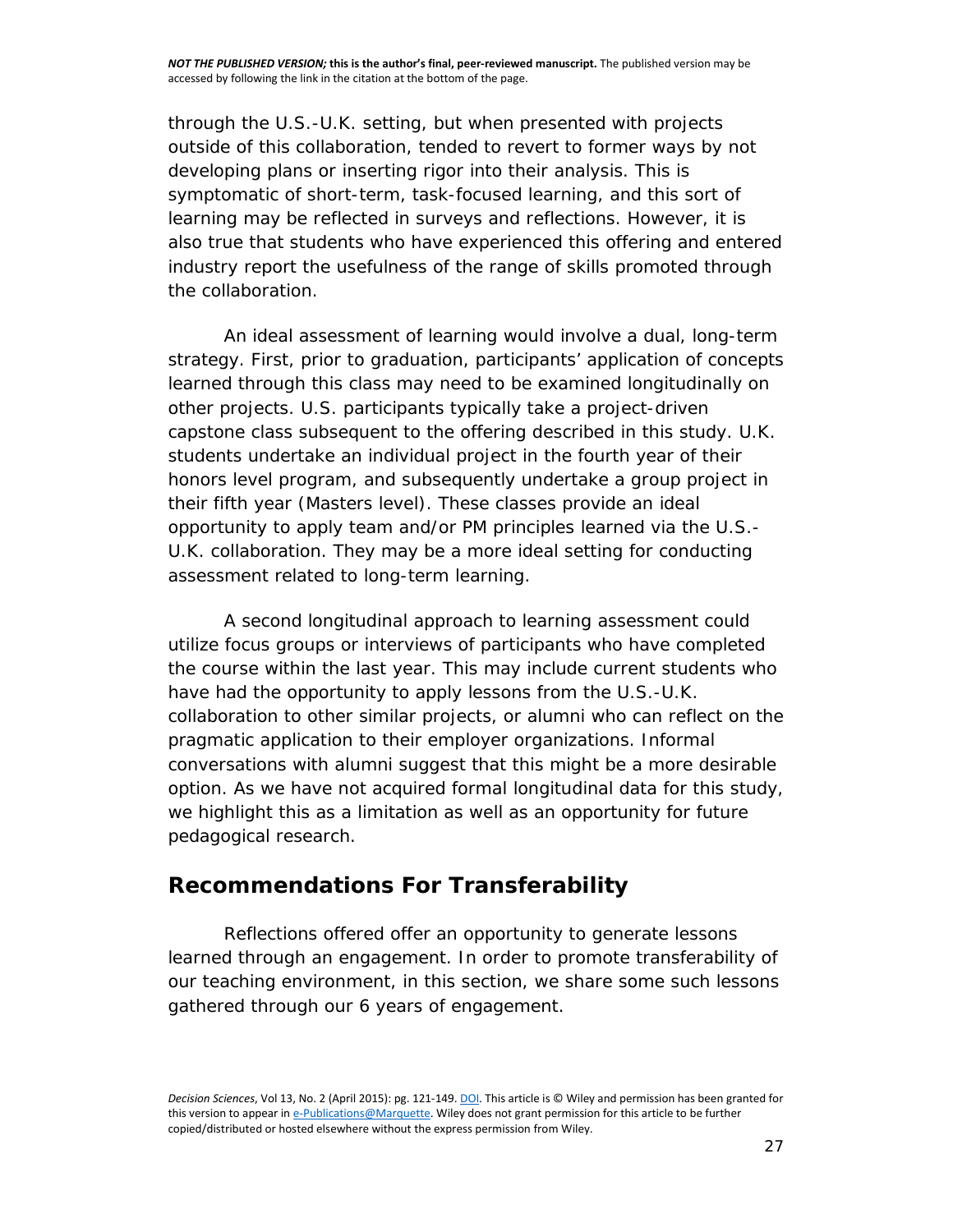## *Mutually synergistic partnership*

A committed and synergistic arrangement between collaborating faculty is the most critical success factor. Both must share responsibility for success of the learning environment and its continuous improvement. Goals and objectives must be aligned while accommodating each subject's unique disciplinary needs. The U.S.- U.K. partnership was initiated through a posting on ISWorld, a listserv maintained by the Association of Information Systems (AIS). Although the U.S. faculty received numerous global responses to the post, U.K. faculty responded most proactively by setting up a phone meeting within the first day. Once initial interests were exchanged, a series of e-mails and phone calls were used to detail out the collaboration. This set the tone for long-term engagement. Collaborators must be responsive. The collaborating faculty have engaged only via computer mediation. Yet, faculty partners are cohesive and trust each other, exemplifying good practice for students. Other instructors considering such collaboration might leverage existing partnerships or communities of practice to identify potential partners.

## *Managing significantly diverse teams is easier than thought*

The significant diversity of teams often raises concerns about the transferability of this initiative. At one level, the concern is valid as greater effort is required to set up team interactions as faculty must agree on interdependent pedagogical goals, design mutually synergistic roles for teams and themselves, provide nonconflicting communications to students, and be more responsive than normal. Although this takes work, based on our experience, significantly diverse teams present greater opportunities for the design of innovative, interdependent processes than similar teams. The U.K.- U.S. offering was developed such that teams had distinct but synergistic roles. Such interdependency may also be developed between industrial engineers and supply chain majors in designing logistics/inventory management solutions, marketing or finance students working with engineers in similar roles as U.S. teams did, or medical students collaborating with engineers and/or business students to analyze and design healthcare solutions. If faculty are

*Decision Sciences*, Vol 13, No. 2 (April 2015): pg. 121-149[. DOI.](https://doi.org/10.1111/dsji.12058) This article is © Wiley and permission has been granted for this version to appear i[n e-Publications@Marquette.](http://epublications.marquette.edu/) Wiley does not grant permission for this article to be further copied/distributed or hosted elsewhere without the express permission from Wiley.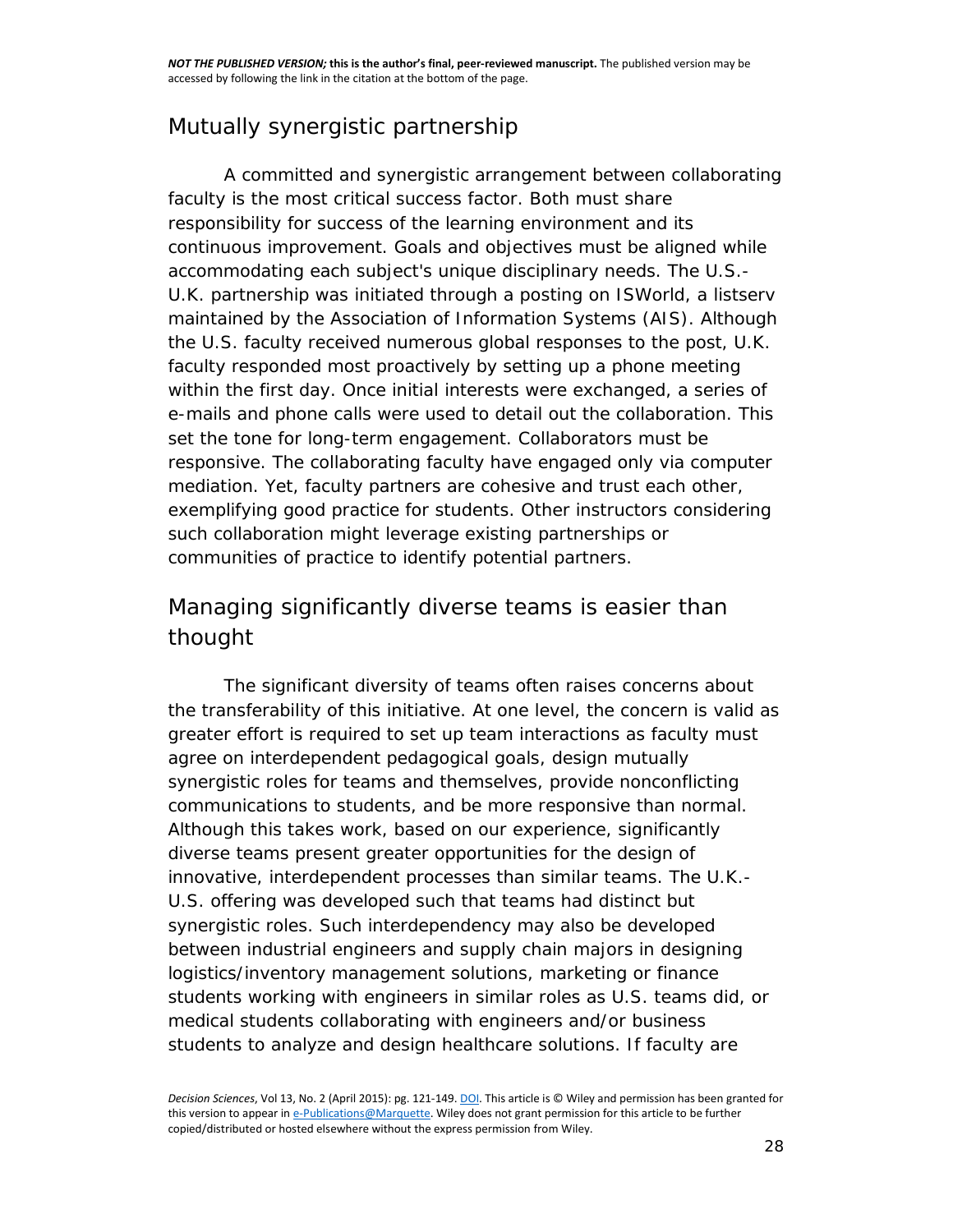committed to continuous improvement, in our experience, the most important design elements fall into place within three offerings, after which minor efficiencies occur from sustained efforts.

## *Technological transferability*

Not all institutions have access to extensive VC facilities. However, a range of options are now available to support pedagogical collaboration. Desktop-based Polycom roundtable, active speaker cameras can support large group VC sessions using Skype or Microsoft Lync. Adobe Connect, Google Hangouts, and TeamViewer present other economical alternatives. Skype has been used successfully as an alternate to large conference-style VC facilities, and provides students with comparative experience. It is easier to achieve technological compatibility across remote locations than ever before. Technology is not a limitation, although our own initiatives and vision might be.

## *Consider executing small projects first*

To ease into an extensive offering, faculty could consider starting with a small team task and evolve toward a full project. For instance, virtual teams could initially work on a small presentation developed jointly over a 1- to 2-week window, such as analyzing national marketing and product development strategies of a global firm (e.g., GE, Apple). The following semester could involve a 3- to 4 week engagement, enabling faculty to test and adapt working relationships, technical feasibility, and course level synergy.

## *Manage student expectations early but provide guidance*

A significant aspect of initial faculty communication must be directed to preparing students to work independently from faculty to maximize learning and enhance problem solving. These expectations should be managed early in the term. While describing the project during early weeks, U.S. and U.K. faculty often highlight our inability to control significant aspects of the project, for example, team personalities, trust and comfort, and the effectiveness of technology mediation. Students, in such circumstances, become willing partners in

*Decision Sciences*, Vol 13, No. 2 (April 2015): pg. 121-149[. DOI.](https://doi.org/10.1111/dsji.12058) This article is © Wiley and permission has been granted for this version to appear i[n e-Publications@Marquette.](http://epublications.marquette.edu/) Wiley does not grant permission for this article to be further copied/distributed or hosted elsewhere without the express permission from Wiley.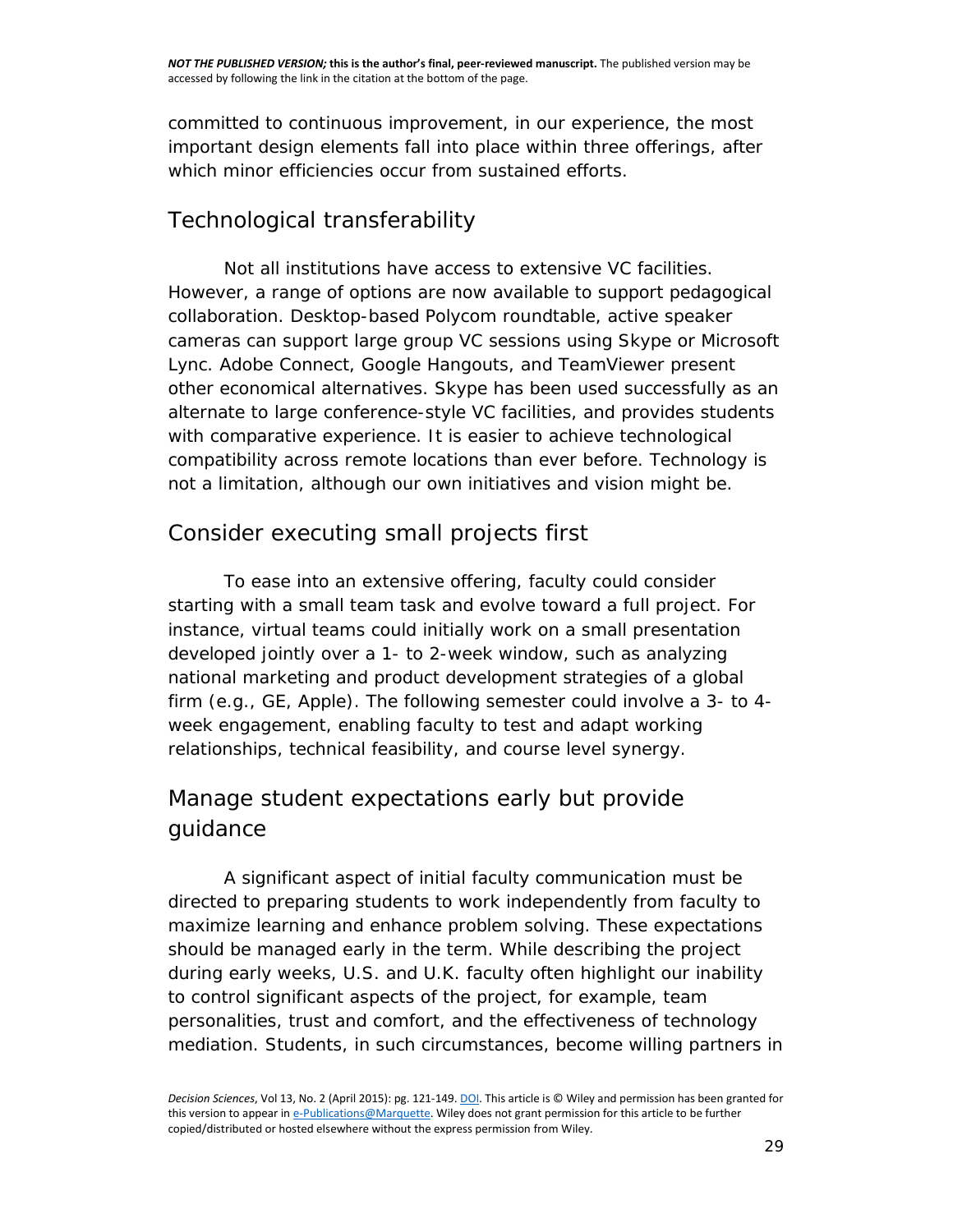identifying opportunities for continuous improvement in a noninvasive manner. Faculty must, however, be prepared to play a greater advisory role for students as compared to traditional classes.

## *Highlight business and engineering synergy outside the project*

Most students recognize interdisciplinary differences in their interactions. However, not all students recognize this quickly enough. To this end, faculty can reinforce through case studies and news items how these synergies are integral to the business and engineering worlds, and critical to the success of many products consumed by students. Such discussions trigger greater reflection among students about how their own projects have evolved, or should evolve, to be successful. Faculty might assign students a particular product to discuss how business and engineering integrate to make the product a success. Failed products are equally effective in driving home the point.

#### *Role definition is important*

Anecdotally, we have experienced the usefulness of role-playing in student engagement for projects such as these. Student roles give shape to their interactions. For example, during one term, U.S. teams were told they were project managers, and their task was to manage the project to completion. This was different from other semesters in which they were considered part of joint teams who were to pitch a startup company with an idea based on the product they were designing. In that one semester, while U.S. students took the role of PM seriously, they were less engaged with developing the business case, and shifted the onus onto the U.K. teams, undermining the benefits of the collaboration. We recommend that faculty set the student roles around course objectives that they expect to accomplish.

### **Conclusion**

Interdependent, interdisciplinary teaching initiatives are imperative in light of the rising integration of business and technical functions. The U.S.-U.K. initiative has demonstrated that with

*Decision Sciences*, Vol 13, No. 2 (April 2015): pg. 121-149[. DOI.](https://doi.org/10.1111/dsji.12058) This article is © Wiley and permission has been granted for this version to appear i[n e-Publications@Marquette.](http://epublications.marquette.edu/) Wiley does not grant permission for this article to be further copied/distributed or hosted elsewhere without the express permission from Wiley.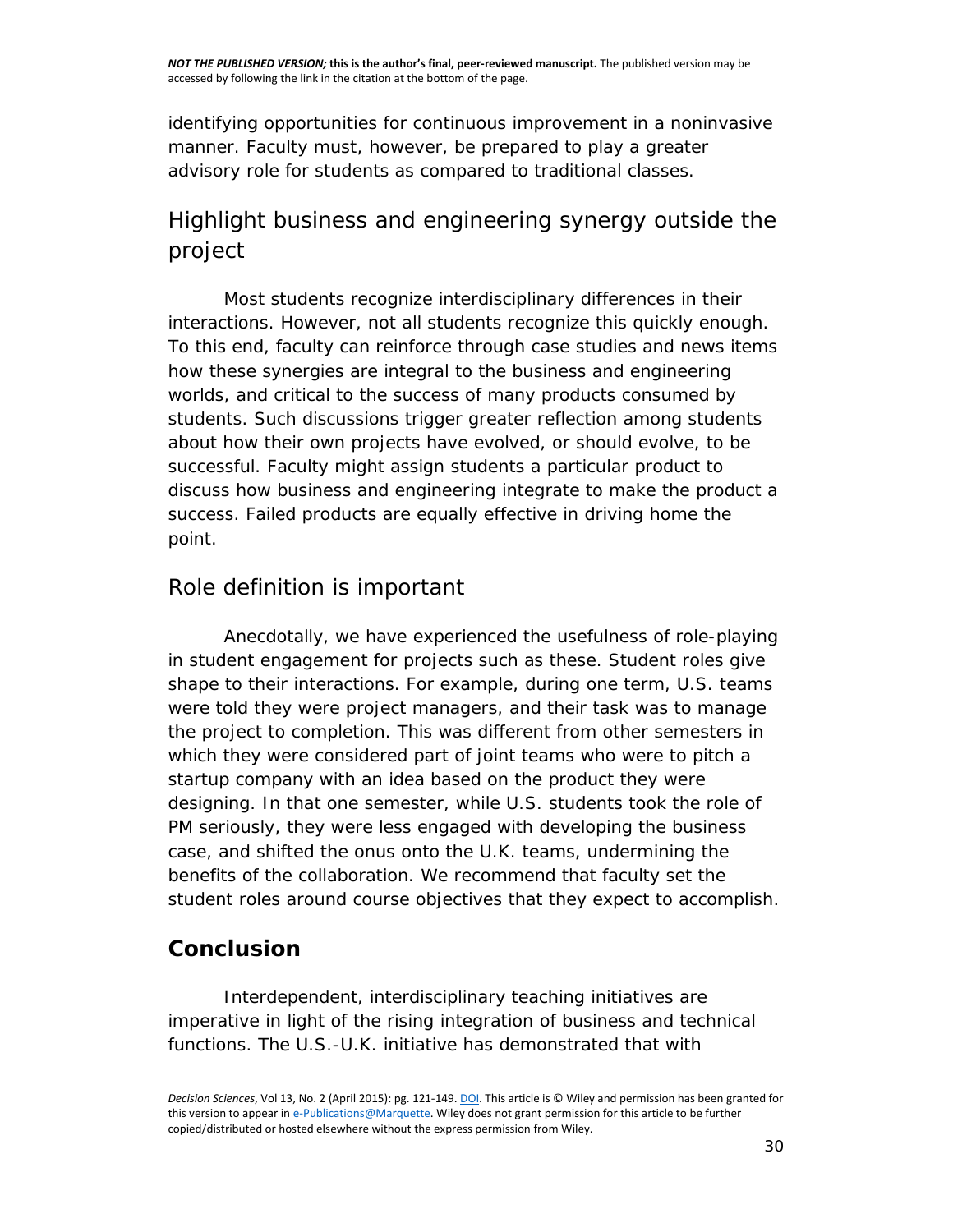thoughtful and sustained delivery, higher education can effectively support this workplace need. For this to be engendered effectively, several levels of engagement are necessary. First, students must be better prepared to face the ambiguities and uncertainties that such pedagogy offers. This preparation must begin in students' first year of university education during which higher and more rigorous expectations need to be developed than currently. Second, faculty must continue to reinvent themselves and demonstrate the entrepreneurial spirit expected of students. To this end, while the transformational experiences for U.S.-U.K. teams are still emerging, we expect that with industry, student, and faculty commitment to continuous learning, such offerings will deliver sustained value. Finally, and most critically, higher education institutions must be willing to invest in such initiatives, through faculty support and resources, to upholding standards necessary to deliver such programs. Without this three-pronged motivation, any such innovations will be difficult to sustain beyond individual faculty motivations.

1. Full Business Case template and other instructions for the US teams can be obtained from the first author.

## **Appendix A**

### *Engineering Module Handbook: Fall Semester Offering*

#### *Group Work*

This is a group project. The group will comprise some team members in (United Kigdom) and additional members in (United States). Interaction between the two segments of the group, in (United Kingdom) and (United States), are the responsibility of the team. Regular video conference facilities will be provided but other interaction is at the teams' discretion.

The subgroup in (United Kingdom) will be expected to:

- a) meet regularly,
- b) provide evidence of the development of the project through minutes logged on the (U.K.) Blackboard (Bb) site for this module,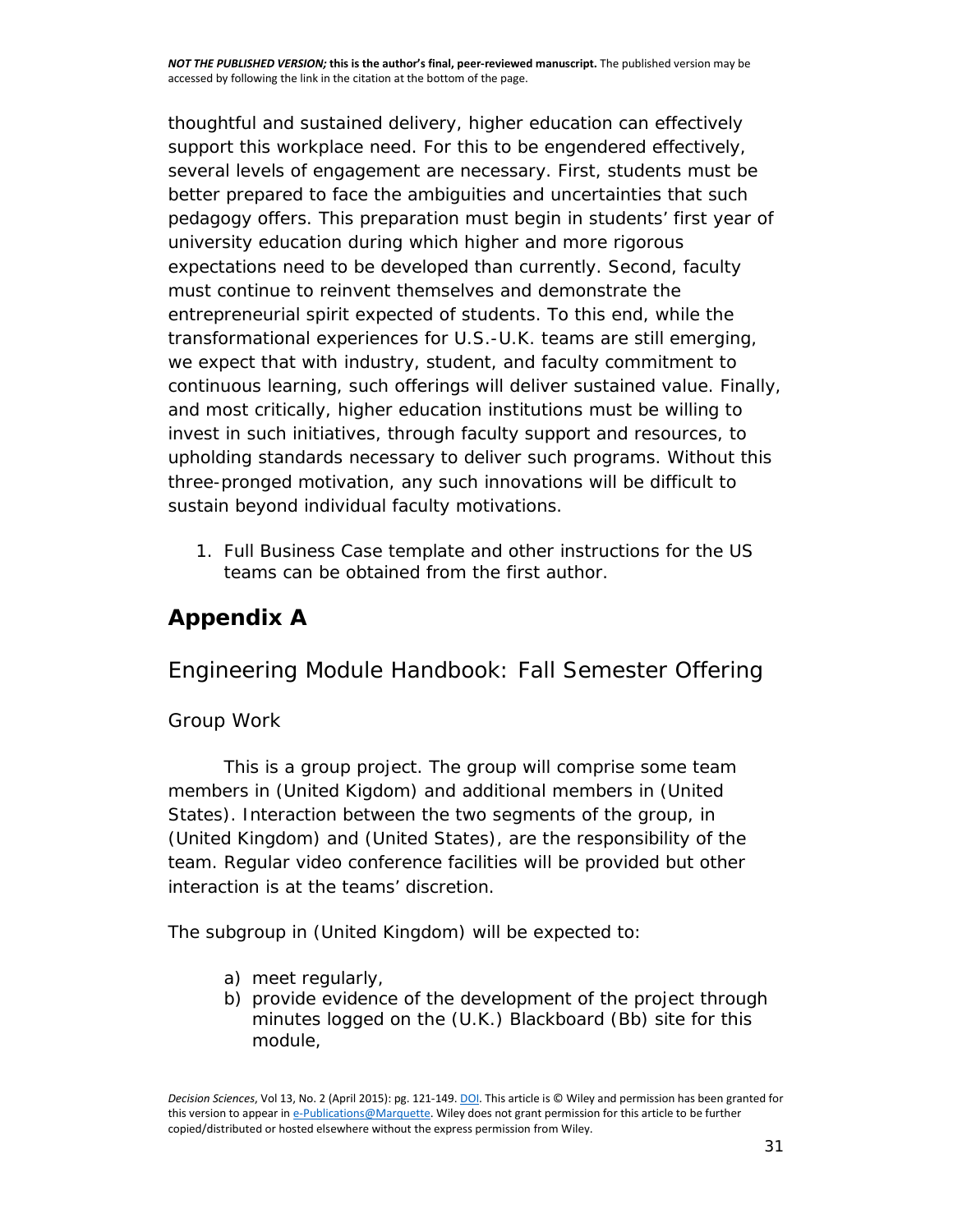- c) give a group presentation of the outcomes of the project, and
- d) write an individual reflective log to demonstrate their individual understanding of their place within the team and their development through team working.

There will be peer assessment, where each group member will evaluate the performance of their teammates, including themselves.

#### *The Project*

As a team you must:

- a) undertake a feasibility study for a new product to match the design brief outlined below, the documentation provided at the project's end will comprise a product specification and a commercial justification for its further development; and
- b) provide a "*reflective technical study*" about the new product and the pathway you chose to arrive at a conclusion.

You should work as a joint team, that is, not only with colleagues in (United Kingdom) but also in close collaboration with your international teammates. Make sure that you understand the relationship between your part of the project and theirs. You should:

- 1) Devise several possible concepts for the product, then create a detailed concept design for the product and have it fully costed. This will include materials, manufacturing process, and labor needed to make it.
- 2) Decide the commercial potential of the product, identifying selling price and sales volume

The product brief: "Inclusive Design."

An ethical company has been approached to develop a toy that can provide physical and cognitive development for disabled children. The initial product is aimed at a child who has cerebral palsy. The condition means that the child has full brain functions but is unable to speak and unable to control his/her limbs. Children with this condition do, however, have control of their head and are able to move their head in different directions as they need to. This will allow the child to use the head to "control" the actions of the toy through interacting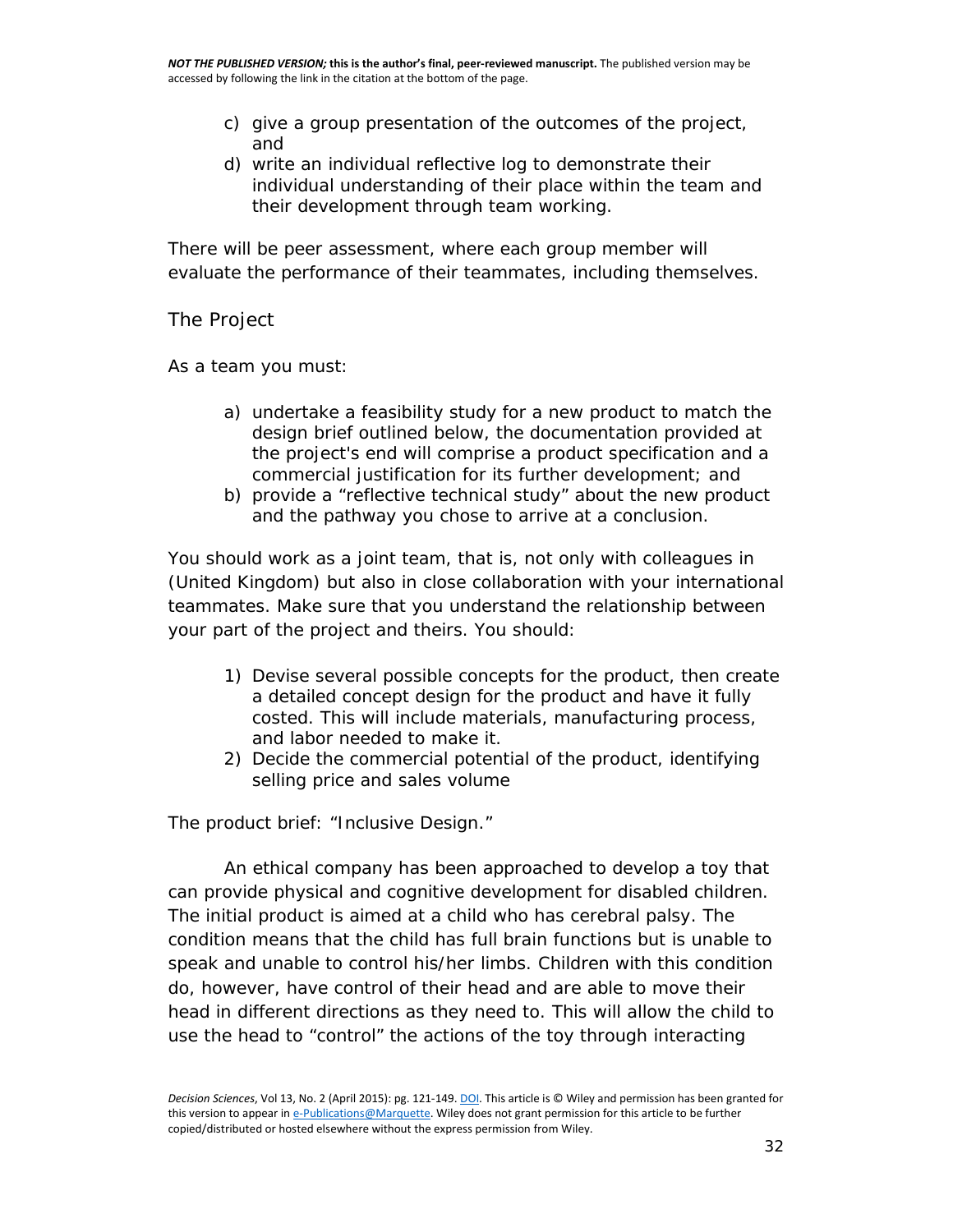with two sensors. A 12-year-old child has limited ability to control body movements, they have macro control of head movements but not micro control.

The child sits in a chair with a headrest that forms a "U" around his head. Sensors could be mounted in this "U." Your brief is to devise an electromechanical game, preferably for two or more players, which will allow the child to develop and to enjoy a more normal interaction with other children and adults. Ideally the activity developed could be adapted to cater for other disabilities by suitable redesign of the sensor interface.

**One restriction:** The product to be invented should not be a computer game, as these are already available and require little in the way of electromechanical design.

**Note:** During the product specification, the team will have to take into account and understand the interests and capabilities of 6-year-old children.

#### *Deliverables*

- 1. Presentation—Worth 20%.This presentation should sell your product idea as it were, in a dragon's den situation. It should demonstrate equal contributions from the team members.
- 2. Reflective technical assessment—Worth 40% of your marks.To be submitted on or before (date). Late submissions will have marks deducted at the rate of 10% per day. A specification will be placed on Bb by the end of (date).
- 3. All project information, including the presentation to be lodged on Bb by (date). Marks awarded for the information on Bb:
	- a) quality of the information in the group pages, 15%;
	- b) quality of the analysis, based on the information, that is placed on Bb, 15%; and
	- c) your own personal contribution to the material on Bb, 10%.

In assessing the actual mark, note will be taken of the timely addition of the material to Bb. Deposition of material and analyses overly skewed to the end of the project will be considered unfavorably.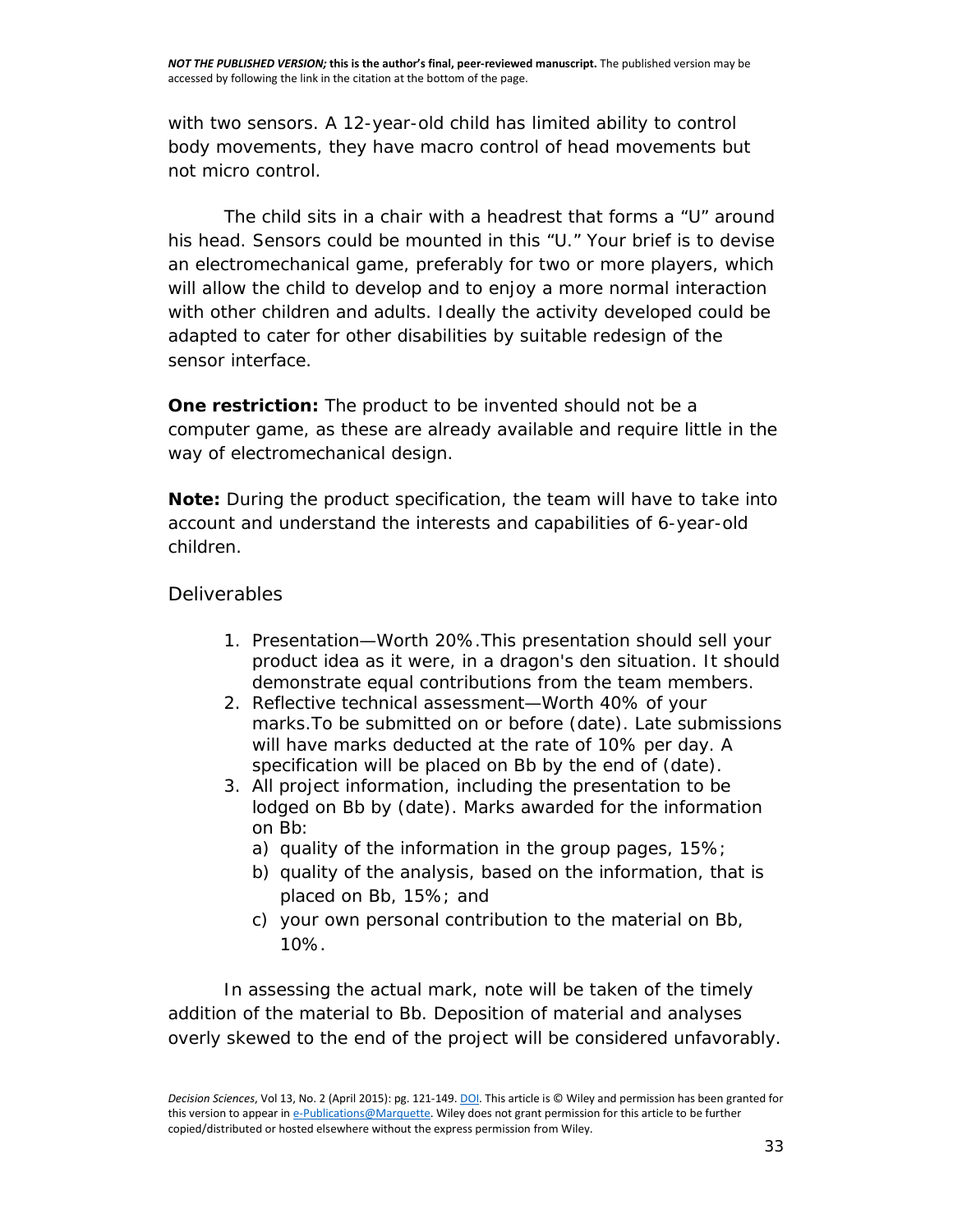## **Appendix B**

#### *Format of Business Cas[e1](http://onlinelibrary.wiley.com/doi/10.1111/dsji.12058/full#dsji12058-note-0001)*

- 1. 1-page executive summary
- 2. Problem statement
- 3. Goals and objectives
- 4. Expected benefits
- 5. Expected limitations
- 6. Customer characteristics
- 7. Competitor analysis
- 8. Project plan including project schedule and resource requirements
- 9. Costs and pricing
- 10.Breakeven analysis
- 11.Major risks
- 12.Marketing plan (1–2 pages)
- 13.Appendix, which must include product images, technical details, and details of cost analysis.

## **Biographies**

- **Monica Adya** is an associate professor of management at Marquette University. She received her PhD in Management Information Systems from The Weatherhead School of Management, Case Western Reserve University. Monica publishes in primarily two research areas: (a) IT workforce spanning themes related to diversity in the workplace, offshore team management, and workforce planning; and (b) knowledge-based systems with applications to business forecasting. Monica teaches Systems Analysis and Design and Project Management, the latter with an offshore emphasis. To facilitate this, she has collaborated with faculty in India, Canada, and Scotland. Monica has published in several journals including *Decision Sciences Journal of Innovative Education*, *Human Resource Management*, *International Journal of Forecasting*, *Information Systems Research*, IT & People, and *Journal of Global Information Management*.
- **Bryan Temple**, BTech (Hons), PhD, CEng, MIET, retired in August 2012. Prior to that, he worked at Glasgow Caledonian University in Scotland teaching engineering design and business for engineers. He has been involved with interdisciplinary project teaching for more than 15 years and has collaborated with both

*Decision Sciences*, Vol 13, No. 2 (April 2015): pg. 121-149[. DOI.](https://doi.org/10.1111/dsji.12058) This article is © Wiley and permission has been granted for this version to appear i[n e-Publications@Marquette.](http://epublications.marquette.edu/) Wiley does not grant permission for this article to be further copied/distributed or hosted elsewhere without the express permission from Wiley.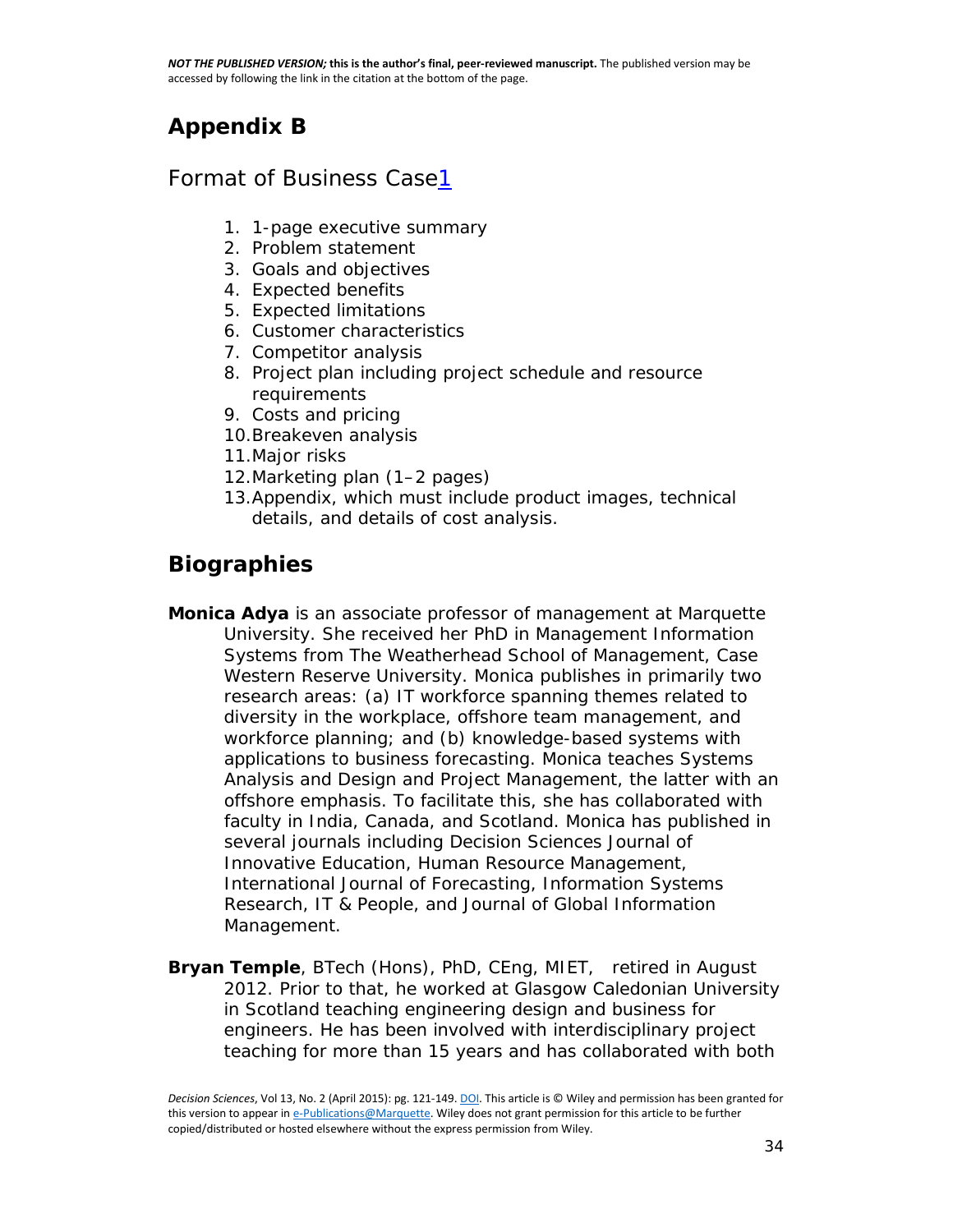the United States and many European countries using various communication techniques. He has had visiting lecturer posts in France, Germany, and Russia. Prior to joining the university in 1992, he had worked as an industrial researcher and has been a director of two companies: designing both microfilm equipment and production machines for the electronics industry. He continues to play: designing toys for disabled children.

**Donald M. Hepburn** is a senior lecturer in the School of Engineering and Built Environment at Glasgow Caledonian University (GCU). While maintaining research interest in condition assessment of insulation materials and in partial discharge degradation for HV/MV plant diagnostics, he has been active in pushing forward interdisciplinary teaching and learning and in making education industrially relevant. He has been involved in multidisciplinary teaching with universities in United States and Finland for a number of years and in a European Union-funded assessment of "Competences for Competitiveness." He is a member of the Universities High Voltage network (UHVnet) in the United Kingdom and of CIGRE working groups. Dr Hepburn holds a BA(hons) from the Open University and a PhD from GCU, he is a member of IEEE, IET, and Institute of Physics.

#### **[References](http://onlinelibrary.wiley.com/doi/10.1111/dsji.12058/full#dsji12058-bibl-0001)**

- Adya, M., Nath, D., Sridhar, V., & Malik, A. (2008). Bringing global sourcing into the classroom: Lessons from an experiential software development project. *Communications of the AIS,* 22(2), 33–48.
- Arnold, U. (2000). New dimensions of outsourcing: A combination of transaction cost economics and the core competencies concept. *European Journal of Purchasing and Supply Management,* 6(1), 23–29.
- Barki, H., & Pinsonneault, A. (2005). A model of organizational integration, implementation effort, and performance. *Organization Science*, 16(2), 165–179.
- Chau, K. W. (2007). Incorporation of sustainability concepts into a civil engineering curriculum. *Journal of Professional Issues in Engineering Education and Practice, ASCE,* 133(3), 188–191
- Dyke, J., & Wojahn, P. (2000). Getting "dissed": Technical communicators in Interdisciplinary Engineering. *Proceedings of the IEEE Professional Communication Society International Professional Communication Conferences & Proceedings of the 18th Annual ACM International Conference on Computer Documentation: Technology & Teamwork*. Cambridge, MA, Piscataway, NJ, USA: IEEE Educational Activities Department, 7–23.

*Decision Sciences*, Vol 13, No. 2 (April 2015): pg. 121-149[. DOI.](https://doi.org/10.1111/dsji.12058) This article is © Wiley and permission has been granted for this version to appear i[n e-Publications@Marquette.](http://epublications.marquette.edu/) Wiley does not grant permission for this article to be further copied/distributed or hosted elsewhere without the express permission from Wiley.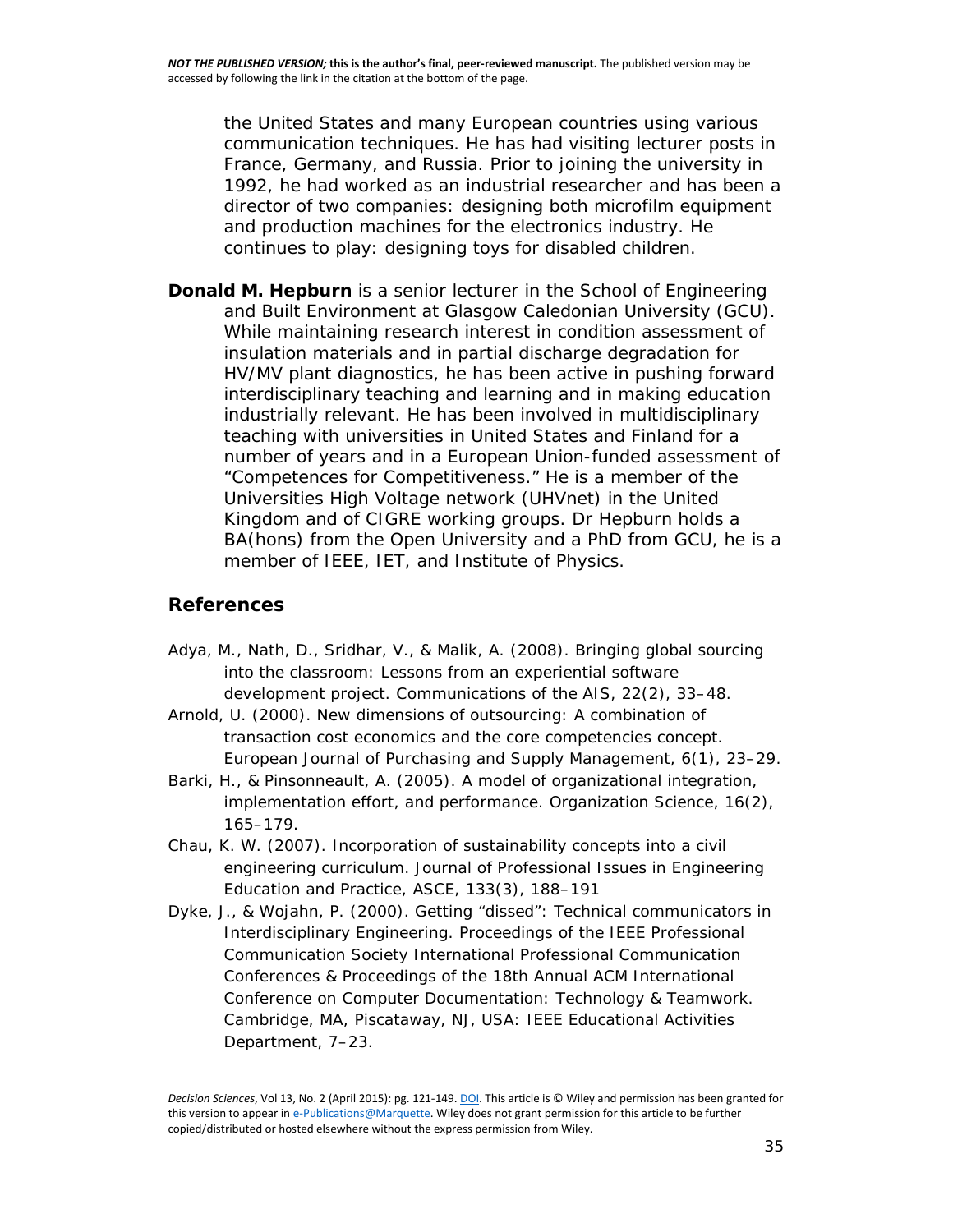- Ford, R. M., Goodrich, J. G., & Weissbach, R. S. (2004). *A multidisciplinary business and engineering course. 34th ASEE/IEEE Frontiers in Education Conference, October 20–24*, Savannah, GA, Piscataway, NJ, USA: IEEE Educational Activities Department.
- Foundation Coalition. (2014). Positive interdependence, individual accountability, promotive interaction: *Three pillars of cooperative learning*

[\(http://www.uwstout.edu/soe/profdev/resources/upload/acl\\_piiapi.pdf](http://www.uwstout.edu/soe/profdev/resources/upload/acl_piiapi.pdf) ).

- Housely, W. (2003). *Interaction in multidisciplinary teams*. Hants, England: Ashgate Publishing Co.
- Johnson, R. T. Johnson, D. W., & Holubec, E. J. (1998). *Cooperation in the classroom*, Boston, MA: Allyn & Bacon.
- Klein, J. T. (1995). Interdisciplinary and adult learners. *The Journal of Graduate Liberal Studies*, 1(1), 113–126.
- Long, S. K. & Carlo, H. J. (2013). Collaborative teaching and learning through multi-institutional integrated group projects. *Decision Sciences Journal of Innovative Education*, 11(3), 233–241
- Long, S., Moos, J. C., & Ridic, A. B. (2012). The role of multi-institutional partnerships in supply chain management course design and improvement. *Journal of Education for Business*, 87(1), 129–135.
- Maleki, R. A. (2009) Business and industry project-based capstone courses: A reflection on the performance of student teams. *Industry and Higher Education*, 23(2), 103–110.
- Metros, S. E. (2005). Visualizing knowledge in new educational environments: A course on learning objects. *Open Learning*, 20(1), 93–102.
- Miller, R. L., & Olds, B. M. (1994). A model curriculum for a capstone course in multidisciplinary engineering design. *Journal of Engineering Education,* 84(4), 311–316.
- Millis, B., & Cottell, P. (1997). *Cooperative learning for higher education faculty*. Phoenix, AZ: Series on Higher Education, Oryx Press.
- Newell, J. A., Marchese, A. J., Ramachandran, R., Sukumaran, B., & Harvey, R. (1999). Multidisciplinary design and communication: A pedagogical vision. *International Journal of Engineering Education,* 15(5), 376– 382.
- O'Brien, W., Soibelman, L., & Elvin, G. (2003) Collaborative design processes: An active-and-reflective learning course in multidisciplinary collaboration. *Journal of Construction Education*, 8(2), 78–93.
- Okudan, G. E. & Zappe, S. E. (2006). Teaching product design to nonengineers: A review of experience, opportunities, and problems. *Technovation*, 26(11), 1287–1293.

*Decision Sciences*, Vol 13, No. 2 (April 2015): pg. 121-149[. DOI.](https://doi.org/10.1111/dsji.12058) This article is © Wiley and permission has been granted for this version to appear i[n e-Publications@Marquette.](http://epublications.marquette.edu/) Wiley does not grant permission for this article to be further copied/distributed or hosted elsewhere without the express permission from Wiley.